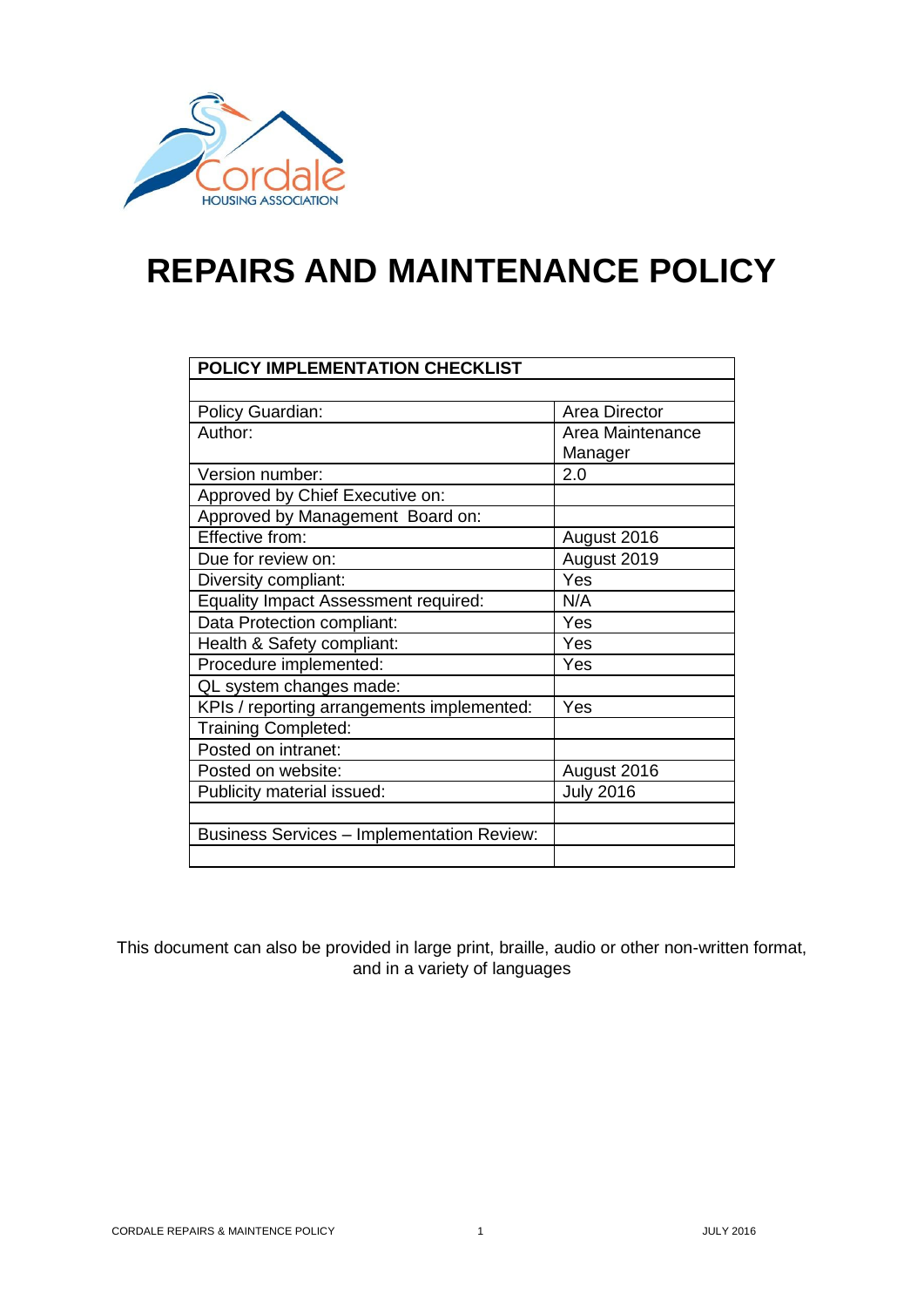#### **REPAIRS AND MAINTENANCE POLICY STATEMENT:**

# **1 INTRODUCTION**

- 1.1 Cordale Housing Association takes pride in being able to provide good quality housing, and high standards are sought through the design and construction process. The Association is equally committed to ensuring its stock is well maintained and to putting in place comprehensive repairs and maintenance services to achieve this. Cordale will also adopt an Asset Management approach to planning its maintenance and property refurbishment activities.
- 1.2 This policy serves to define the Association's broad aims in relation to repairs and maintenance services. It sets out a range of general principles that will guide the organisations activities and the standards of service that shall be implemented.
- 1.3 The generality of Principles, Objectives, Definitions and Methods of Delivery as contained within this policy will be applied in the delivery of factoring services in mixed tenure schemes.
- 1.4 Any works identified in mixed tenure or wholly privately owned schemes which are factored, will follow the prescribed factoring protocols, factoring policy and will be in accordance with the specific title deed requirements therein.

# **2 CONTEXT**

- 2.1 The Repairs and Maintenance Policy is amongst the most critical working documents for the efficient and effective delivery of the Association's housing services and adhere to the particular requirements of the Scottish Housing Quality Standard. (SHQS) and Energy Efficiency Standard for Social Housing (EESSH) by 2020. Property management factoring services in mixed tenure estates shall ensure good operational practices and adhere to the factoring policy and title deeds. It has been developed to take account;
	- Legislative and regulatory requirements
	- Good practice requirements in relation to repairs and maintenance services.
	- The Association shall also ensure adaptions to individual properties of common areas to meet tenants' needs are to a high standard.

#### **Legislation**

2.2 The legislative requirements include the need to comply with the range of health and safety duties imposed upon landlords including Construction Design Management regulations 2015 and various landlord responsibilities set out in the Housing (Scotland) Act 2001. The Energy Performance and Buildings (Scotland) Regulations 2008. Gas Safety (Installation List) Regulations 1994. Data Protection Act 1998. Property Factors (Scotland) act 2011. Various contractual terms are imposed via relevant tenancy, occupancy and management agreements. The Association shall ensure all its practices accord with these terms and requirements.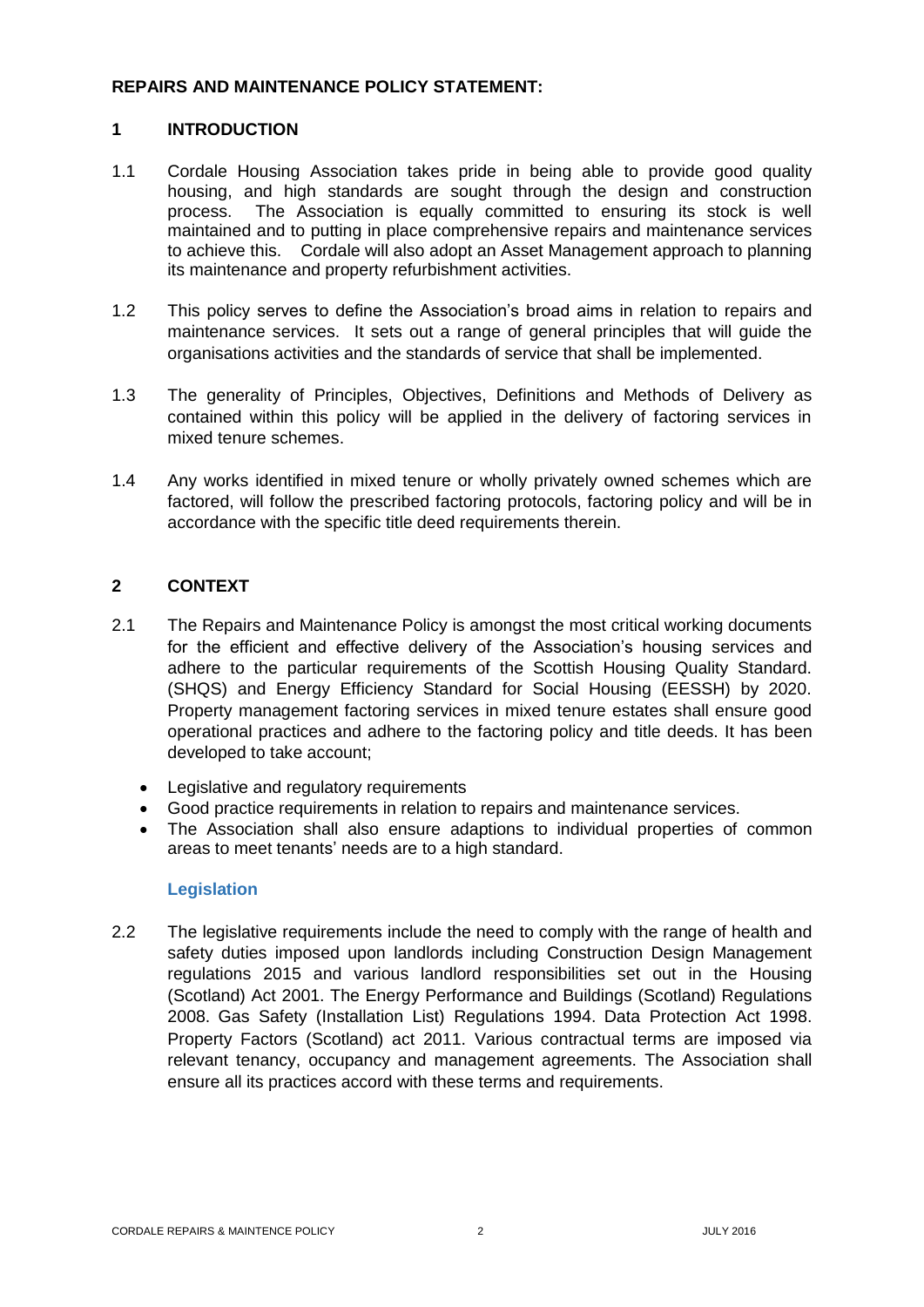#### **Performance Standards**

2.3 The Social Housing Charter (2012) sets the standards and outcomes that all social landlords should aim to achieve when performing their housing activities. The Charter states in terms of maintenance landlords should:

#### **Communication**

Social landlords manage their business so that tenants and other customers find it easy to communicate with their landlord and get the information they need about their landlord, how and why it makes decisions and the services it provides.

#### **Quality of housing**

Social landlords manage their business so that tenants' homes, as a minimum, have met SHQS and EESSH standards and continue to meet and further improve standards thereafter, and when allocated, are always clean, tidy and in a good state of repair.

#### **Repairs, maintenance and improvements**

Social landlords manage their businesses so that tenants' homes are well maintained, with repairs and improvements carried out when required, and tenants are given reasonable choices about when work is done.

#### **Value for money**

Social landlords manage all aspects of their business so that tenants, owners and other customers receive services that provide continually improving value for the rent and other charges they pay. Getting it right first time principles will be adopted internally within the association and externally with contractors and consultants.

- 2.4 Social landlords are responsible for meeting the standards and outcomes set out in the Charter. The Scottish Housing Regulator is responsible for monitoring, assessing and reporting on how well social landlords, individually and collectively, achieve the outcomes.
- 2.5 In line with the regulatory principles, the Regulator's approach to monitoring landlords' achievement of the outcomes and standards in the Charter is based on the landlords' performance information and their own assessment of their performance. Therefore, for each year ending on 31 March, landlords will be expected to:
	- measure and assess their performance in progressing towards or achieving the Charter outcomes and standards;
	- provide the Regulator with some key performance information on their achievement of the outcomes and standards; and
	- report their performance to their tenants and other service users who use their services.
- 2.6 Cordale will undertake to review each element of the Charter with its tenants and agree with them the measures and performance standards required to achieve each outcome. This policy takes into account and the requirement to complete an Annual Return on the Charter (ARC).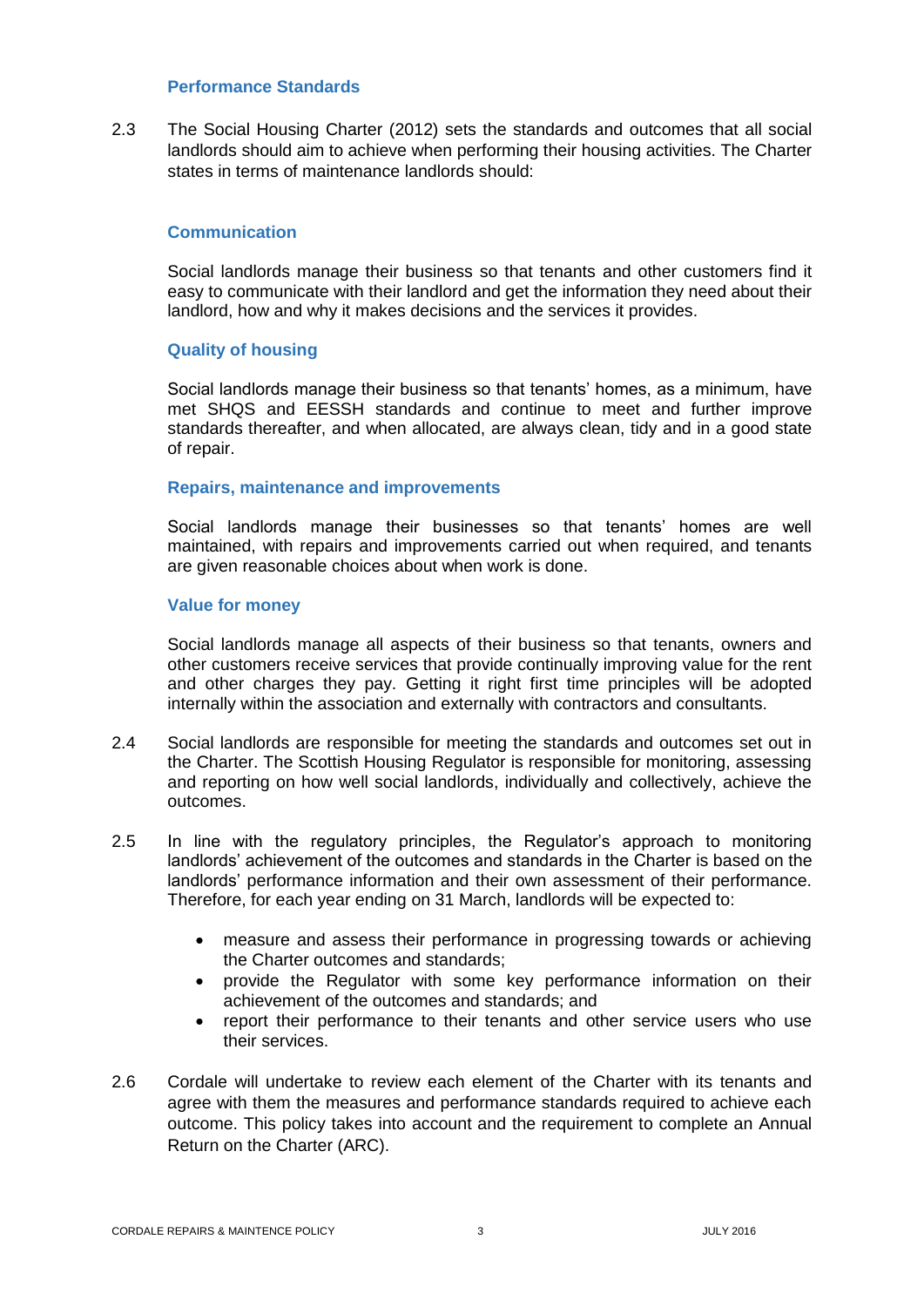#### **SFHA Guidance**

2.7 The Scottish Federation of Housing Associations (SFHA) has also developed good practice guidance relating to the provision and management of repairs and maintenance services. This policy has been drafted to take account of this guidance.

#### **Business Planning**

2.8 This policy supports the strategic requirements of the Association's Business and Strategic Development Plans; and the Association's strategies, policies and procedures including our Resident Participation Strategy, Equalities Policy, Risk Management Strategy and Sustainability Policy.

#### **Procedural Guidance**

2.9 This policy is supported by comprehensive repairs and maintenance procedures that detail the processes involved in the effective delivery of the associated services. The Association will also ensure that all staff and Management Committee members receive appropriate training and support to meet the requirements of this policy and the related procedures.

# **3 AREAS OF RESPONSIBILITY**

- 3.1 Key areas of responsibility in relation to the implementation of the Association's Repairs and Maintenance Policy are detailed below:
	- *The Management Committee* **-** has responsibility for ensuring that this policy complies with regulatory and legislative requirements and meets the Association's Business Plan and budget objectives.
	- *Area Director* has responsibility for ensuring that this policy is applied to ensure compliance with regulatory and legislative requirements and meets the Association's Business Plan and budget objectives.
	- *Area Maintenance Manager*  has responsibility for ensuring that appropriate technical support and advice is provided to the Area Director and Management Committee.
	- *Caledonia Finance Director* has responsibility for ensuring that appropriate financial support and advice is provided to the Management Committee, Area Director and other relevant members of staff.
- 3.2 The Association's Management Committee delegates all responsibilities for operational delivery of the repairs and maintenance services to the Association's asset team. The roles and responsibilities of the individual team members involved are detailed in the Repairs and Maintenance Procedures.

## **4 POLICY AIMS**

#### 4.1 **Policy Statement**

 Cordale Housing Association acknowledges that the provision of a repairs and maintenance service that is easy to access, responsive, fair to all, represents good value for money and is of the highest technical competence is of great importance.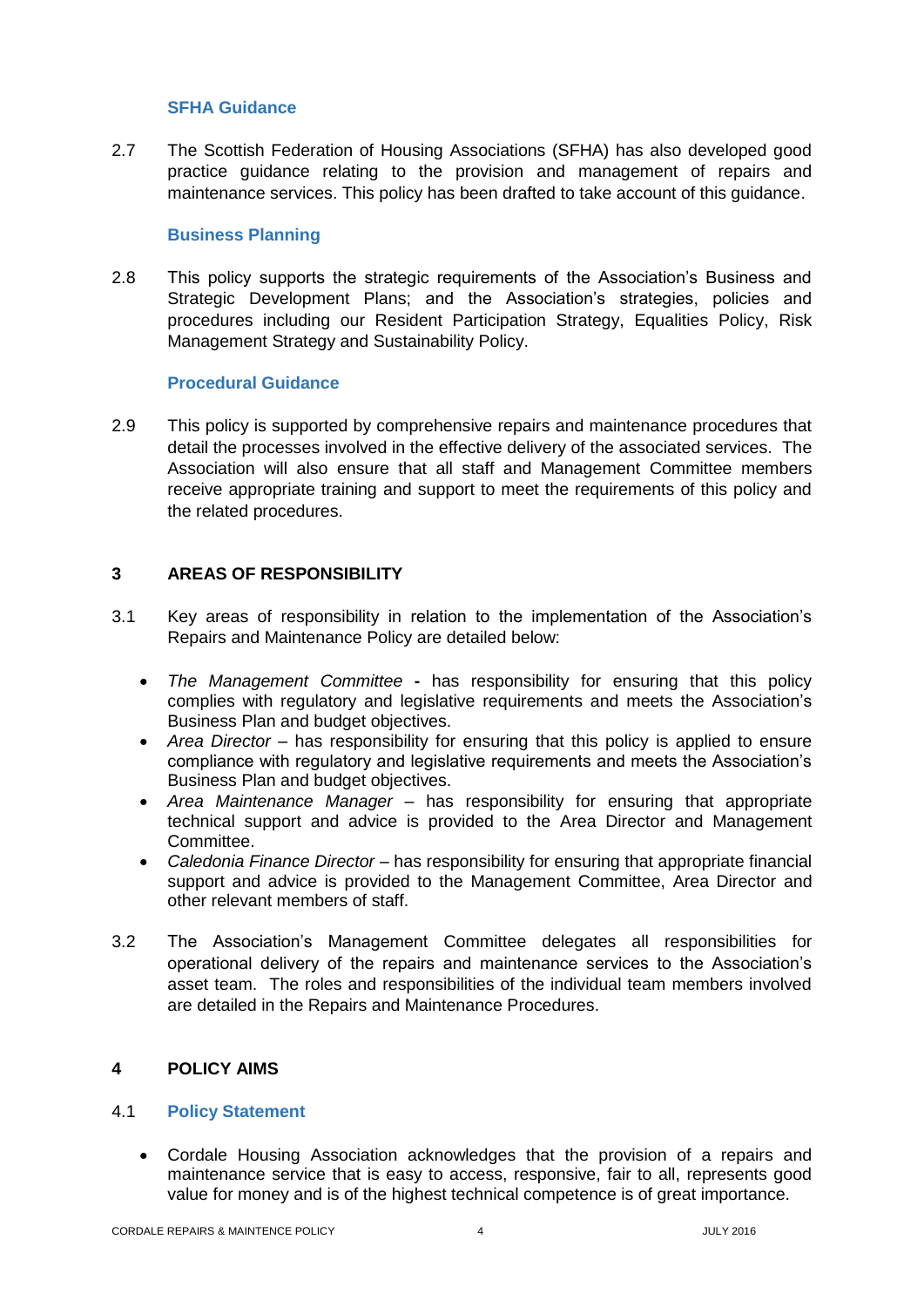- Cordale Housing Association investment emphasis is on a planned and preventative rather than reactive maintenance. However, providing focussed responsive repairs is key to overall satisfaction.
- This policy relates to responsive repairs carried out in response to tenant requests.

#### 4.2 **Aims and Purpose**

Cordale Housing Association aims to provide a repairs and maintenance service that:

- Meets the high standards expected by service users, tailoring the service appropriately to meet individual's needs;
- Ensures properties are maintained to a high standard;
- Is cost effective and achieves value for money;
- Complies with all relevant statutory and regulatory requirements; and
- Supports continuous service improvements directed by feedback from Cordale Housing Association tenants.
- 4.3 The specific objectives of the Repairs and Maintenance Policy are to achieve the following:
	- Provide homes that offer a warm, comfortable and healthy living environment for occupants; and which remain in demand
	- To provide an efficient and responsive reactive repairs service that is responsive to the needs of tenants and gets repairs **done right, on time, first time.**
	- To enable adaptation work to be carried out in order to meet the individual needs of tenants
	- Achieve value for money in procurement. In this regard, due consideration shall be given to the provisions of the Group's Procurement Policy and procedures
	- Minimise void repair periods
	- Ensure effective systems are in place for monitoring, and recording information about stock condition. This information shall underpin the planning of maintenance and improvement work; and the financial planning process
	- Ensure effective systems are in place to monitor performance in relation to maintenance and repairs activities and services. These shall underpin the framework for achieving desired levels of work quality and customer service and satisfaction
	- Provide customers with regular performance information; and a range of opportunities to be involved in the development of the full range of maintenance and repairs activities and services. In this regard due consideration shall be given to the provisions of the Association's Tenant Participation Strategy
	- Enable the Management Committee to exercise due control over maintenance activities; through ensuring appropriate performance reporting systems are in place.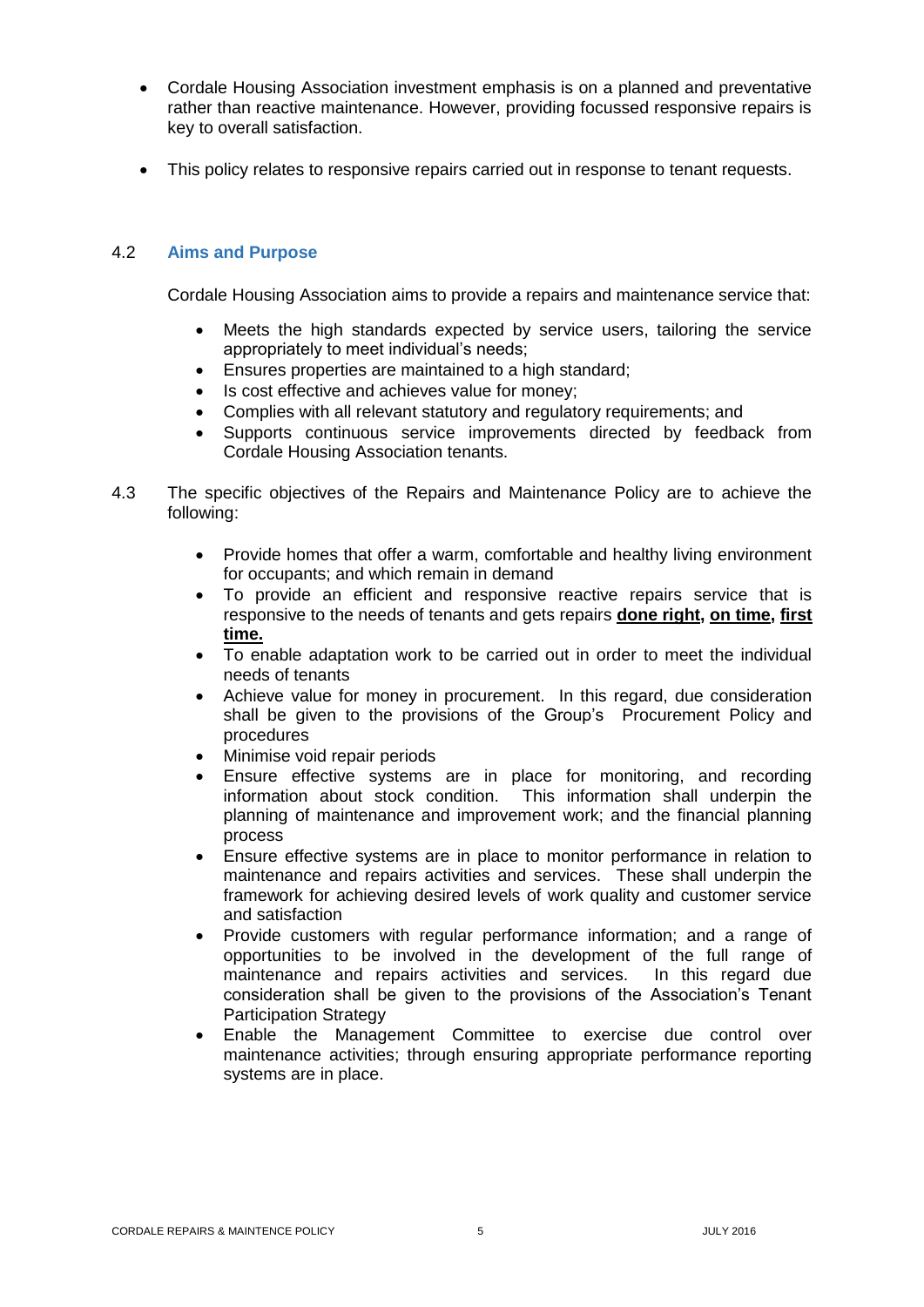#### **5 REACTIVE REPAIRS SERVICE AND CUSTOMER SERVICE STANDARDS**

- 5.1 The reactive repairs service is delivered by the Association's Repairs Maintenance and Customer Services Teams. Team members are tasked with a range of duties relating to the inspection of requested repairs work; the instruction, inspection and monitoring of repair and servicing work; budget control; and general administration of the service. A copy of the Association's Service Standards for the repairs service is attached to this policy at **Appendix 1.**
- 5.2 The Association shall publicise information about the service in a number of ways. The new tenants handbook and website in particular shall contain information indicating the division of landlord and tenant responsibility for instructing, and paying for, different types of repair work. Publications such as the newsletter shall also be used to provide more general and practical information, including contact details and service performance statistics.
- 5.3 In common with its range of services, the Association endeavours to make the reactive repairs service fully accessible to all who require use of it; and, as far as possible, responsive to the individual needs of tenants. Tenants may inform the Association that repair work is required via telephone, letter, email, the website or in person at our office in Renton, according to their individual preference. The Association shall aim to implement a flexible approach to agreeing to requests for specific appointments to have repair work carried out. As a minimum standard the contractor shall endeavour to arrange for appointments on specific days and or dates, and at a time in either the morning or afternoon.
- 5.4 With all repair works the Association shall aim to ensure that good quality materials are used by repairs contractors and also that high standards of work are achieved. A robust inspection and monitoring system shall be in place for this purpose, a copy of the Association's Inspection Framework is attached to this policy at Appendix 2. Similarly, the Association shall maintain effective systems for monitoring contractor performance and requesting feedback from residents on repair work carried out.

#### **Completion Times**

5.5 The Association shall categorise reported faults according to the level and nature of response required. The Association shall endeavour to apply a consistent approach to categorisation and ensure the staff team are appropriately trained to achieve this. It shall operate three categories, each with a different target completion timescale, as follows:

#### a) **Emergency Repairs**

Incidents which present circumstances that constitute a safety hazard or which make a property uninhabitable shall be categorised as an Emergency. This will include, but not be restricted to, incidences of fire and flood. Work to remedy interruption to mains services i.e. electricity, gas, water; and Right to Repair items with a one day completion time shall also be placed in this category.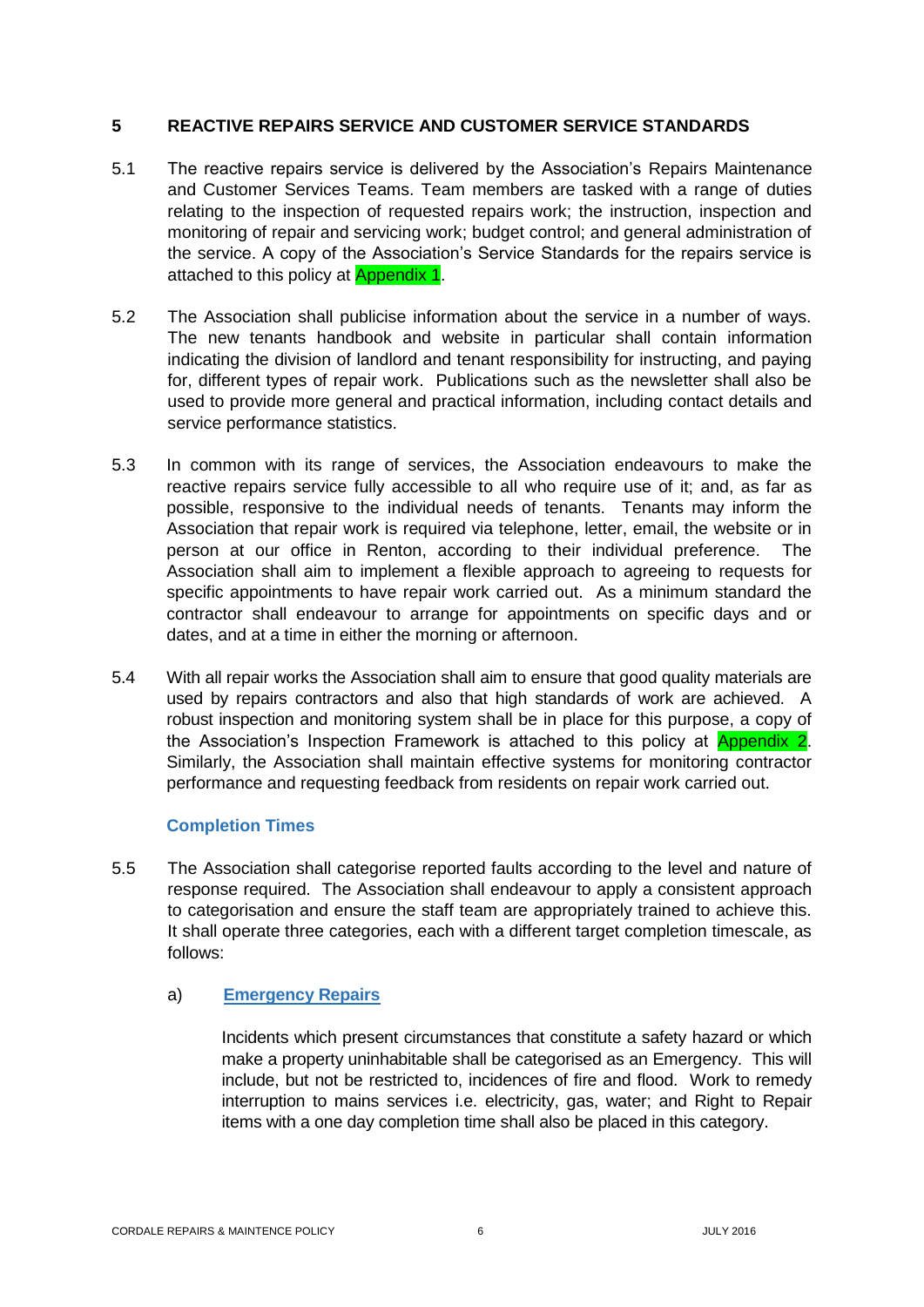Contractors will be instructed to attend within a maximum 4 hours of the repair being reported with an expectation of responding within 2 hours and shall carry out any repairs to make safe immediately on attendance. Any follow up work required will be allocated a completion category timescale that reflects the extent and nature of the work required.

The Association shall have in place arrangements to ensure requests for emergency repairs can be received and responded to 24 hours a day, 7 days a week.

# b) **Urgent Repairs**

Faults and incidences that require prompt attention but which do not arise as a result of emergency circumstances shall be categorised as Urgent. This will include, but not be restricted to faulty electrical systems and fittings, leaking pipes, partial loss of water, and repairs required to features of communal areas including doors and roofs. Right to Repair items with a three or seven day completion time shall also be placed in this category.

Contractors shall be instructed to complete the required repair work within 48 hours (commencing the day the repair was reported).

#### c) **Routine**

All other items of non-urgent work shall be categorised as Routine. Contractors shall be instructed to complete the required repair within 10 working days (commencing the day the repair was reported).

A copy of the target timescales for each individual repair type is attached to this policy at Appendix 3.

The Association reserves the right to amend the completion category and timescale for individual repair works to take account of unforeseen or other specific circumstances. These include, for example, a requirement to order parts and materials, very specialist works and additional works being identified when repairs are being carried out. Any amendment to the completion timescale will be clearly recorded in order to create an appropriate audit trail.

- 5.6 The Association shall periodically review the completion timescales specified in relation to these categories to ensure it is operating in line with its peer organisations, regulatory guidance and relevant good practice.
- 5.7 The Association shall apply the same process of categorisation of defect repairs required in newly built properties. It shall aim to maintain effective working relationships with contractors to ensure as far as possible that works are carried out within the relevant timescales.

## **Right to Repair**

5.8 The Association shall adhere to the requirements of the Right to Repair scheme defined in the Housing (Scotland) Act 2001. It shall have in place and publicise systems and methods of working that ensure full compliance with this. Staff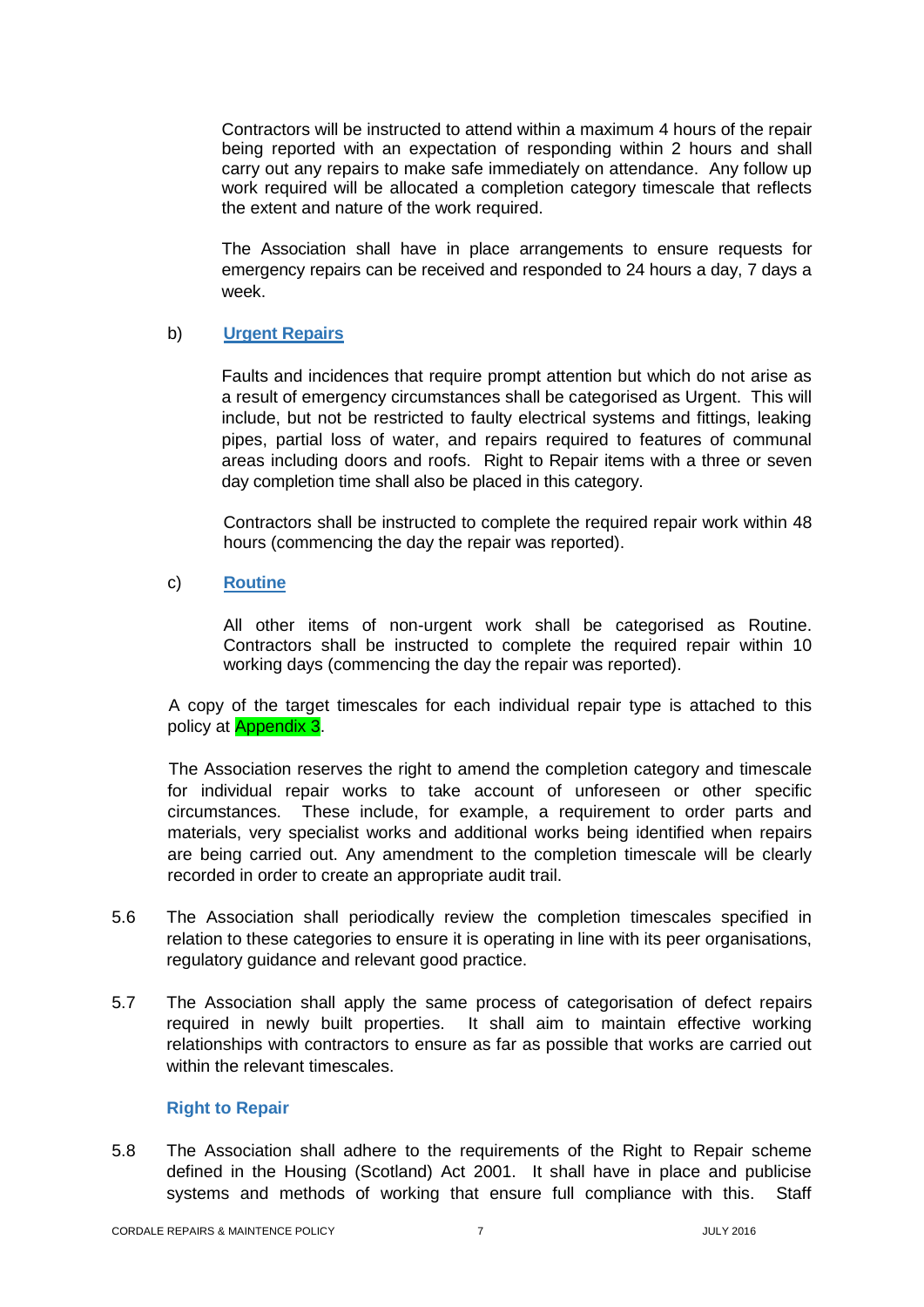members shall be fully trained in implementing these. They will also be advised of the relevant statutory regulations governing the provisions of the scheme.

5.9 The Association acknowledges the particular requirement to advise tenants in writing annually of the provisions of the scheme and shall use its newsletter as the principal means of achieving this. Notwithstanding this, the Association shall make information about the scheme freely accessible and available to all tenants; and advise on an individual basis, whenever the provisions of the scheme apply. The Association shall maintain records which enable it to monitor and demonstrate compliance with the Right to Repair scheme.

# **Rechargeable Repair Work**

5.10 In the main, the Association shall carry out repair work for which it is responsible in accordance with tenancy or lease agreements. Charges shall be levied where a repair becomes necessary as a result of the wilful, negligent or accidental actions of the tenant's household (rather than through fair wear and tear). A copy of the repair responsibilities of the Association and that of Tenants is attached to this policy at Appendix 4. Further information on the process for charging is provided in the Association's Recharges Policy.

# **Void Properties**

- 5.11 The Association aims to let void properties as quickly as possible in order to minimise loss of income. In order to achieve this it shall adopt a systematic approach to undertaking inspections and instructing necessary repair work; to monitoring progress towards completion; and to passing properties fit for let. The Association shall have in place a void property standard. This will define, as far as practically possible, the nature and extent of repair work that will be carried out prior to a property being deemed as fit for let. This standard will be periodically reviewed in consultation with tenants to ensure it is fit for purpose and meets general expectations and best practice.
- 5.12 All repair work in void properties shall be categorised with completion timescales on the following basis:

| <b>Void Works</b>     | <b>Completion</b>      |
|-----------------------|------------------------|
|                       |                        |
| <b>Minor Works</b>    | Within 5 working days  |
| <b>Standard Works</b> | Within 10 working days |
| Major Works           | Within 15 working days |

By exception, where work of a much more extensive nature is required, the completion period can be extended. Any property requiring only minor repair work can be passed as fit for let on the basis that the repair work shall be completed as soon as possible post tenancy commencement.

- 5.13 Notwithstanding the nature or extent of any repair work required, it is the Association's policy to instruct a gas safety check on any property that has a gas heating system; and have this carried out before the new tenant moves in. Similarly an electrical safety check will be carried out in all void properties and EPC certificate provided.. The Certificate copies are retained within the Tenant Information Pack;
	- Domestic Electrical Installation
	- Condition Report Certificate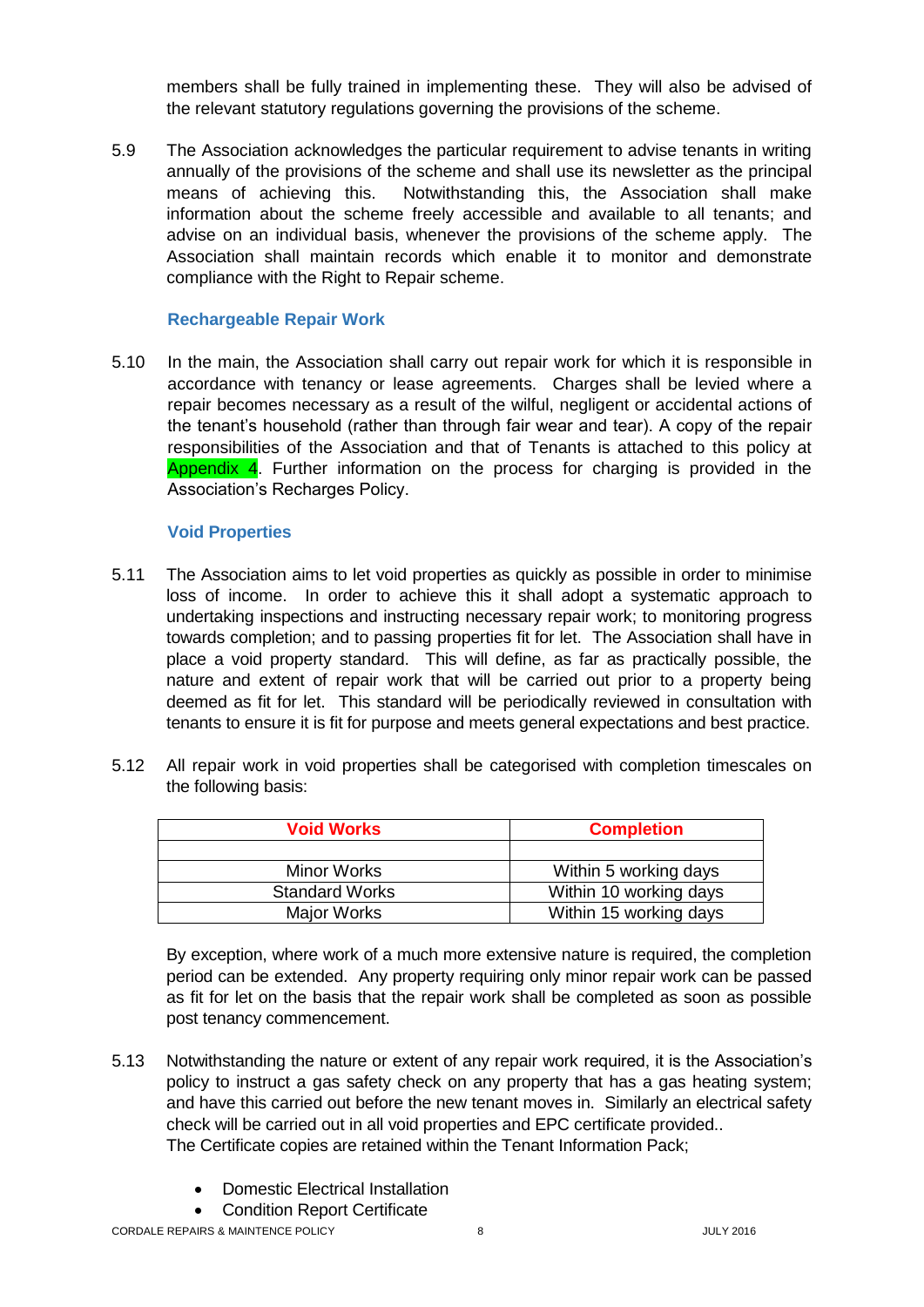- Landlord Gas Safety Certificate (CP 12)
- Energy Performance Certificate

# **6. SERVICING**

#### **Gas Servicing and Maintenance**

- 6.1 The Association recognises the critical importance of ensuring gas heating and hot water systems in its properties are in good safe working order. It shall meet all statutory duties in relation to gas safety management and associated health and safety legislation. In doing so it shall maintain effective administrative systems to ensure all gas systems in tenanted properties are subject to an annual service; the keeping of appropriate records; and the accurate monitoring of and reporting on progress of the servicing programme and related routine repair work.
- 6.2 In fulfilling its legal responsibilities, the Association shall pursue a clearly defined process in order to secure access to properties for the purpose of enabling servicing work to be carried out. Where necessary this shall include taking appropriate action to gain entry.
- 6.3 The Association will appoint independent Gas Safe Register approved contractors to carry out annually, on a sample basis, a quality assurance check of the principal gas safety contractor's work. The independent contractor will sample at least 5% of the services completed and the outcomes and any actions taken to progress any issues raised will be reported to the Association's Maintenance Officer.

# **Other Servicing Arrangements**

6.4 The Association shall maintain appropriate servicing agreements in respect of water supply and drainage disposal arrangements for properties not connected to mains systems; alternative power and heating systems; and also for any other specialist equipment that it is responsible for maintaining.

# **7. TENANT SATISFACTION AND INVOLVEMENT**

- 7.1 In common with its range of services, the Association is committed to monitoring the experiences of tenants using the reactive repairs and other maintenance services. The Association shall use a range of means to obtain feedback from residents on their level of satisfaction with key aspects of these services. The Association shall investigate individual complaints or causes for dissatisfaction and use information obtained in identifying potential service improvements.
- 7.2 More generally the Association will aim to consult with tenants on key aspects of the Repairs and Maintenance Service, including service specification, policy direction and operational practices.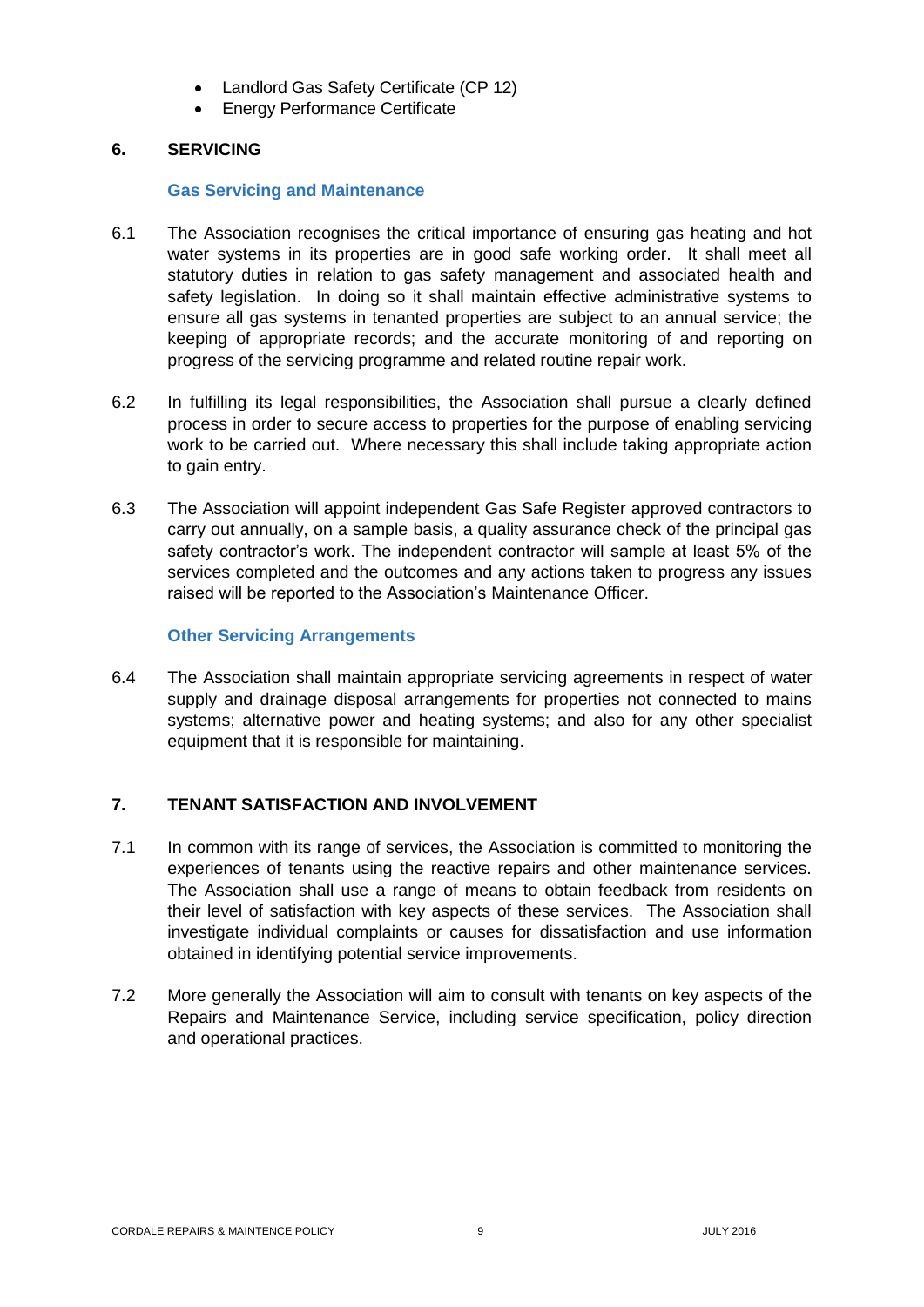# **8. PLANNED MAINTENANCE**

#### **General Principles**

- 8.1 The Association shall implement a robust and transparent system of planning and costing future maintenance work. This shall be based upon the recording of detailed, accurate and up to date information on its properties and their components and features. Regular technical inspections shall be undertaken as a means of collecting this information, while all members of the staff team shall be actively encouraged to feedback information about the condition of any properties they visit. The Association shall ensure that information on repair work carried out will be used to inform the system for planning future maintenance requirements.
- 8.2 The Association shall develop its asset management strategies and policies to ensure future programmed maintenance works take into account factors such as stock popularity, designing out poor quality and or intrinsically expensive items for maintenance purposes;
- 8.3 The Association shall tender contracts for planned maintenance work in accordance with the provisions of its Procurement Policy.
- 8.4 All operators and contractors acting on the associations behalf observe our Code of Conduct attached to this policy at Appendix 5.

## **Scottish Housing Quality Standard & EESSH**

8.5 The Association shall maintain SHQS standards and EESSH by 2020. It shall adopt a systematic approach to carrying out required inspections, investment planning and installation or remedial works to ensure these standards are maintained and or improved.

# **Cyclical Painting Work**

8.6 The Association shall implement and publicise a programme of refreshing the paintwork on external features and in communal areas. This will be carried out at timescales determined as being appropriate to maintain high standards at the Association's housing developments.

#### **Tenant Involvement**

- 8.7 As a matter of course, the Association shall give tenants advance notice of any cyclical and planned maintenance works due in their property. Detailed information about the nature of the work, specification, timescales and any disruption likely to be caused, shall be provided.
- 8.8 As far as possible tenants shall be given the opportunity to exercise choice in the specification of products and works. The Association shall respect the needs of tenants that are frail, vulnerable or disabled, and as far as practical, adopt flexible working practices that recognise their particular requirements.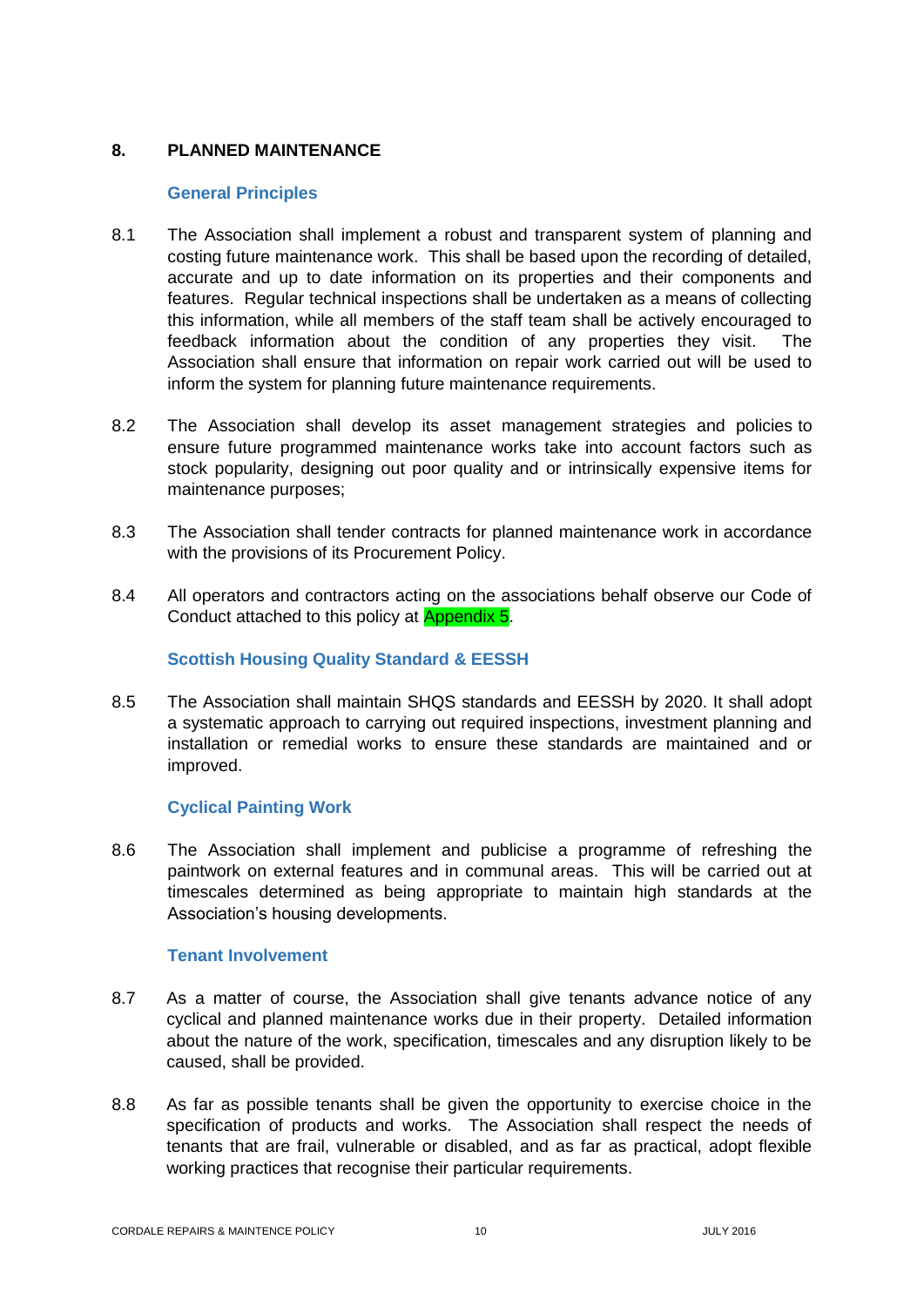- 8.9 On completion of individual works the views of tenants involved will be sought via a tenant satisfaction survey. This information will be used to assess the performance of contractors and to identify possible future service improvements.
- 8.10 Residents consultation takes in a variety of ways including
	- **•** Association Website
	- Focus Groups
	- Feedback from satisfaction surveys
	- Structured reviews of repairs and estates

#### **9. ADAPTATIONS**

- 9.1 The Association shall support and assist the carrying out of works which is funded by the Scottish Government and applied annually, that will enable independent living and enhance the quality of life of tenants with particular mobility or other impairments. In doing so it shall follow best practice and regulatory guidance in relation to procurement of works; and aim to ensure such adaptations are carried out quickly and competently. Detailed and accurate records about adapted properties shall be maintained to enable implementation of appropriate maintenance regimes; and to enable informed decisions to be made about their future allocation to other tenants.
- 9.2 The Association will only refuse to carry out adaptive work in exceptional circumstances. This will include when:
	- The location of the property or property layout and type makes it unsuitable for the long-term use of the tenant requesting the adaptation.
	- Suitable alternative accommodation can be made available.
	- The adaptation is technically difficult to achieve without detriment to the property and other tenants.
	- Funding is not available.
	- The specific advice from relevant agencies is that the proposed adaptation would not be appropriate.
- 9.3 In procuring adaptive work the Association shall adhere to the provisions of its Procurement Policy. It shall acknowledge all relevant regulatory guidance on procurement and funding.

#### **10. ASBESTOS MANAGEMENT**

10.1 The Association recognises the dangers presented by asbestos and shall have detailed asbestos management policy and procedure documents in place. These shall describe the general approach and particular steps it shall take in order to meet relevant legal, health and safety, and best practice requirements. The Association will also maintain and update an asbestos register.

#### **11 PERFORMANCE MONITORING AND REPORTING**

11.1 The Association shall maintain internal information systems which are based around ensuring effective monitoring, control and reporting of its repairs and maintenance activities. Comprehensive records of all repairs and maintenance work shall be held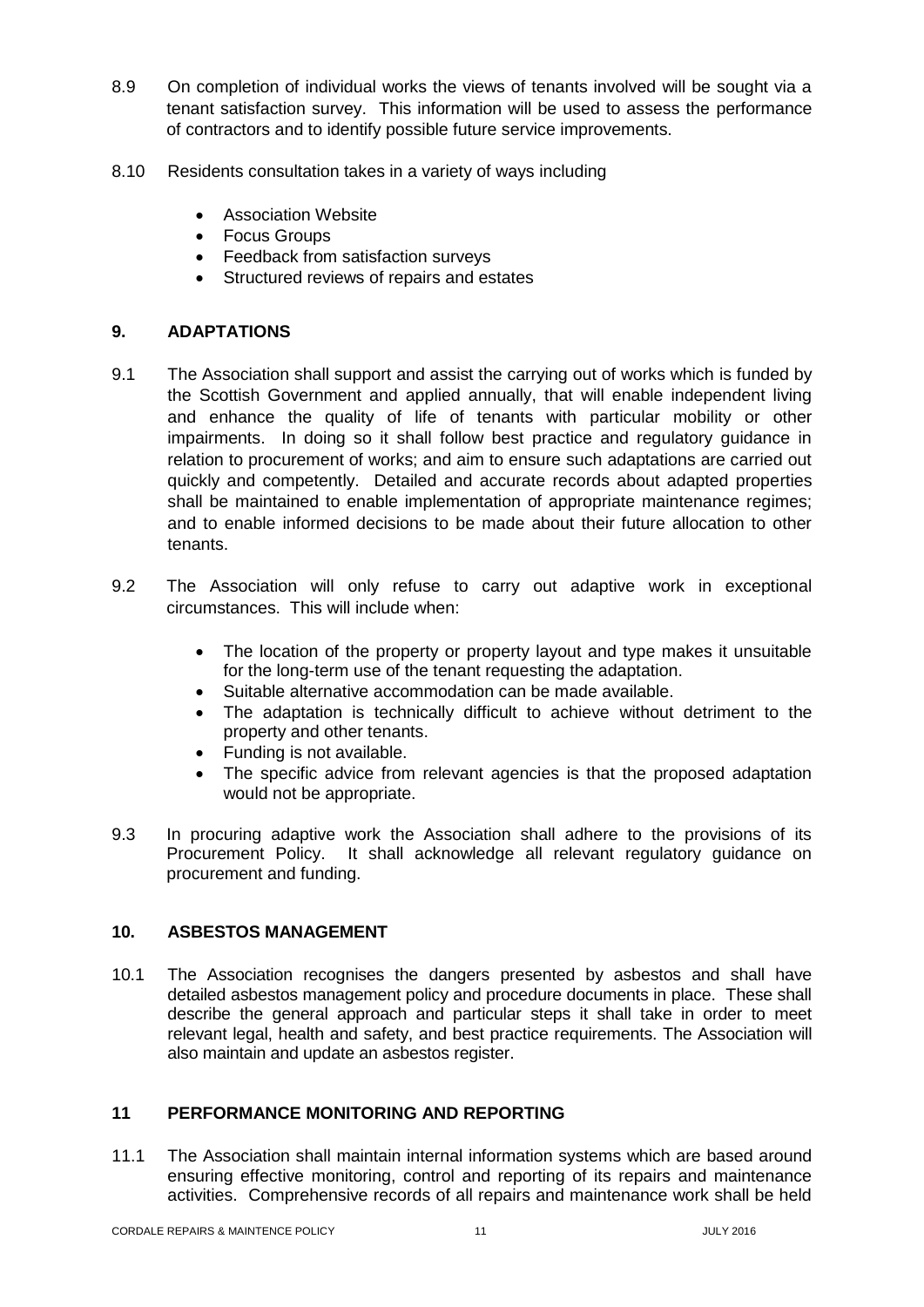with a view to demonstrating transparency in the way work has been carried out and authorised.

11.2 The Association will monitor repairs and maintenance performance using both regulatory and local performance indicators as follows:

#### *Regulatory Performance Indicators*

- Number and percentage of repairs completed within the Association's target timescales
- Satisfaction with repairs and maintenance services
- Number of appointments made and adhered to.
- Number of properties with gas appliances that have a current gas safety certificate
- Expenditure against budget

#### *Local Indicators*

- Repair pre and post inspections carried out
- Average time taken to complete non-emergency repairs
- 11.3 The Area Maintenance Manager and Area Director will have delegated authority to annually agree targets for the Association's repairs and maintenance services.
- 11.4 Regular performance, financial monitoring and statistical reports shall be presented to the Management Committee for consideration. The structure and content of these reports shall be reviewed periodically to ensure Committee members are able to make informed strategic decisions.

#### **12 EQUAL OPPORTUNITIES IMPLICATIONS**

12.1 The Association through the Repairs and Maintenance Policy will act to provide services in a manner that encourages equal opportunities and complies will all relevant equal opportunities requirements. The Association's Equalities Policy provides further information on these and the Association's approach to equalities issues.

#### **13 SUSTAINABILITY IMPLICATIONS**

- 13.1 The approach outlined in this policy, working in tandem with our other housing management and maintenance policies, ensures that the Association makes a positive contributions toward the sustainability of our communities.
- 13.2 The Association acknowledges the negative impact that poorly maintained properties can have on individual households and communities and aims to ensure that these are kept to a minimum. Our Repairs and Maintenance Policy and the associated procedures emphasise high quality responsive and planned maintenance services and a customer centred approach - the overall aim being to maintain the long term sustainability of our properties and successful occupancy of our homes.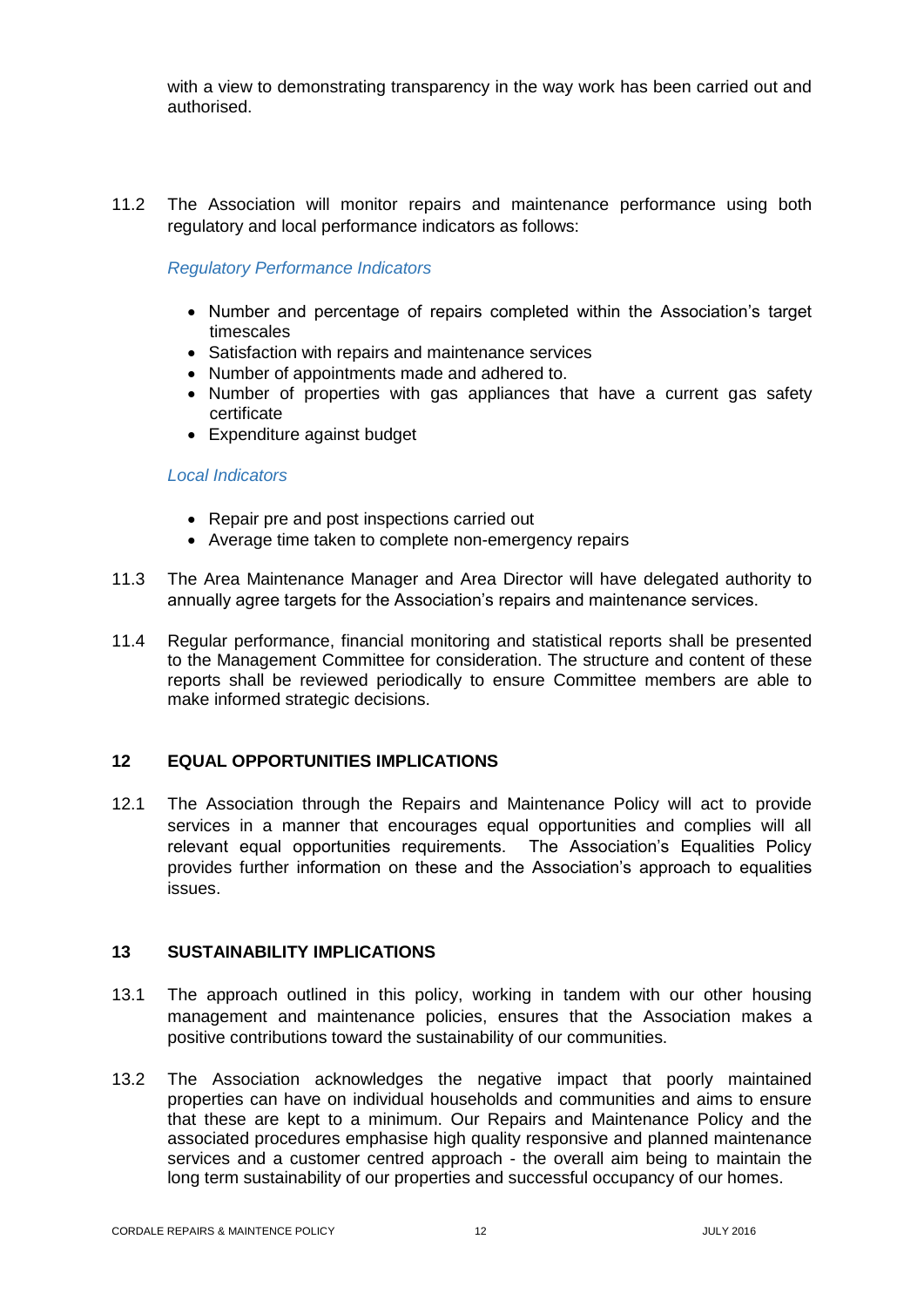## **14 RISK MANAGEMENT**

- 14.1 Risk arises from the Association's Repairs and Maintenance Policy in a number of respects:
	- failure to comply with relevant legislation resulting in possible legal challenges
	- failure to comply with regulatory guidance
	- maintenance costs exceeding budget levels
	- rent loss from delay in repairing void properties
	- injury to residents or staff resulting from problematic repairs and maintenance works
	- early component failure
- 14.2 Given the importance of these risks it is recognised that these have to be effectively managed. This will be achieved through the cyclical review of the Repairs and Maintenance Policy and the associated procedures, to ensure compliance with all legislative requirements and regulatory and best practice guidance. The Association will also consult with tenants as a key element of this review process. Furthermore, appropriate training opportunities will be made available to members of staff to ensure high standards of service are maintained. Budget monitoring and progress with repairs and maintenance works will be the subject of regular reporting to the Management Committee.
- 14.3 As regards financial management issues, the Association shall ensure adequate financial resources are in place to support the delivery of its reactive repairs services and meet the defined standards of service; and the carrying out of planned maintenance work. In doing so it shall comply with its Financial Regulations and Scheme of Delegated Authority.

#### **15 COMPLAINTS PROCEDURE**

15.1 Any tenant may submit a complaint, using the Association's complaints procedure if it is felt that the Association has failed to correctly apply this Repairs and Maintenance Policy.

#### **16 POLICY REVIEW**

16.1 The Association will review the Repairs and Maintenance Policy in 2019, or as required following a substantive legislative or regulatory change.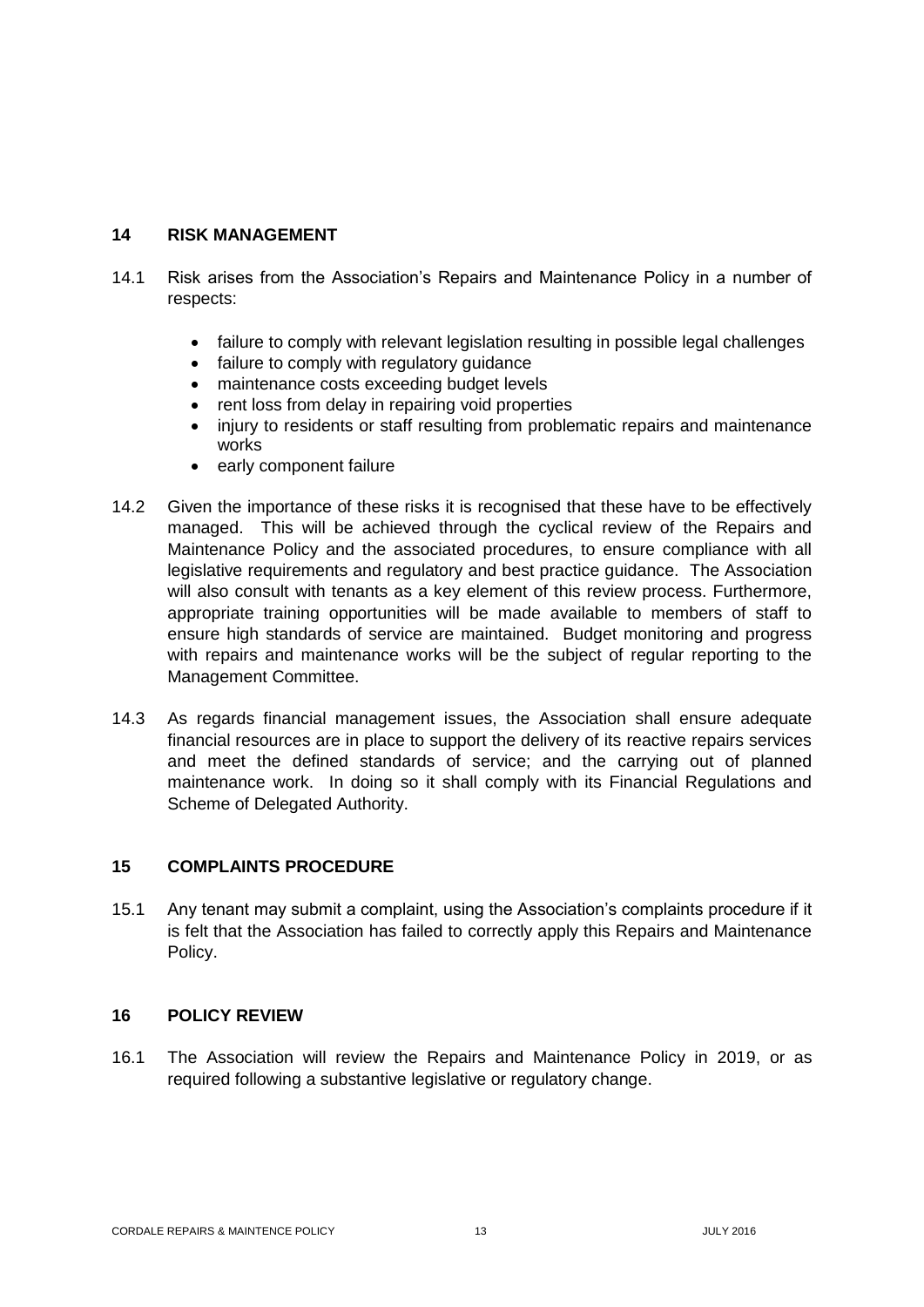

**Appendix 1**

## **Cordale Housing Association Service Standards**

#### **Responsive Repairs & Re-lets**

| We will                                                                    |  |  |
|----------------------------------------------------------------------------|--|--|
|                                                                            |  |  |
| Provide a variety of simple and convenient ways in which to report repairs |  |  |
| Advise you of your repairs responsibilities as a tenant                    |  |  |
| Recharge you the cost of any repairs that are your responsibility or have  |  |  |
| been caused by your neglect of our property                                |  |  |
| Provide an out-of-hours emergency service                                  |  |  |
| Send confirmation of all repairs – including time scale for completion and |  |  |
| contractors contact numbers                                                |  |  |

| We will also                 |                      |  |
|------------------------------|----------------------|--|
| <b>Type of Repair</b>        | <b>Response</b>      |  |
| <b>Emergency repairs</b>     | 4 hours              |  |
| Urgent repairs               | 48 hours             |  |
| Routine repairs              | 10 Full working days |  |
| <b>Standard Void Repairs</b> | 5 Full working days  |  |

| <b>Our Standards</b> |  |
|----------------------|--|
|                      |  |

Contractor shall ensure a convenient appointment is made when attending to non-emergency repairs

Ensure that contractors carry identification, complete work within the timescales and tidy up after completing repairs

Offer appointments as required for inspections and gas servicing Provide opportunity for tenants to comment on the quality of completed repairs

Advise you to of the extent and cost of repairs that are your responsibility after you have left your property at the end of your tenancy

Advise you of the minimum letting standards for your new property and seek feedback on your satisfaction with the condition of your new home Ensure there is a valid EPC (Energy Performance Certificate), gas safety check, Electrical test certificate and other relevant information in your home Inspect a sample of completed repairs and re-let properties to check for quality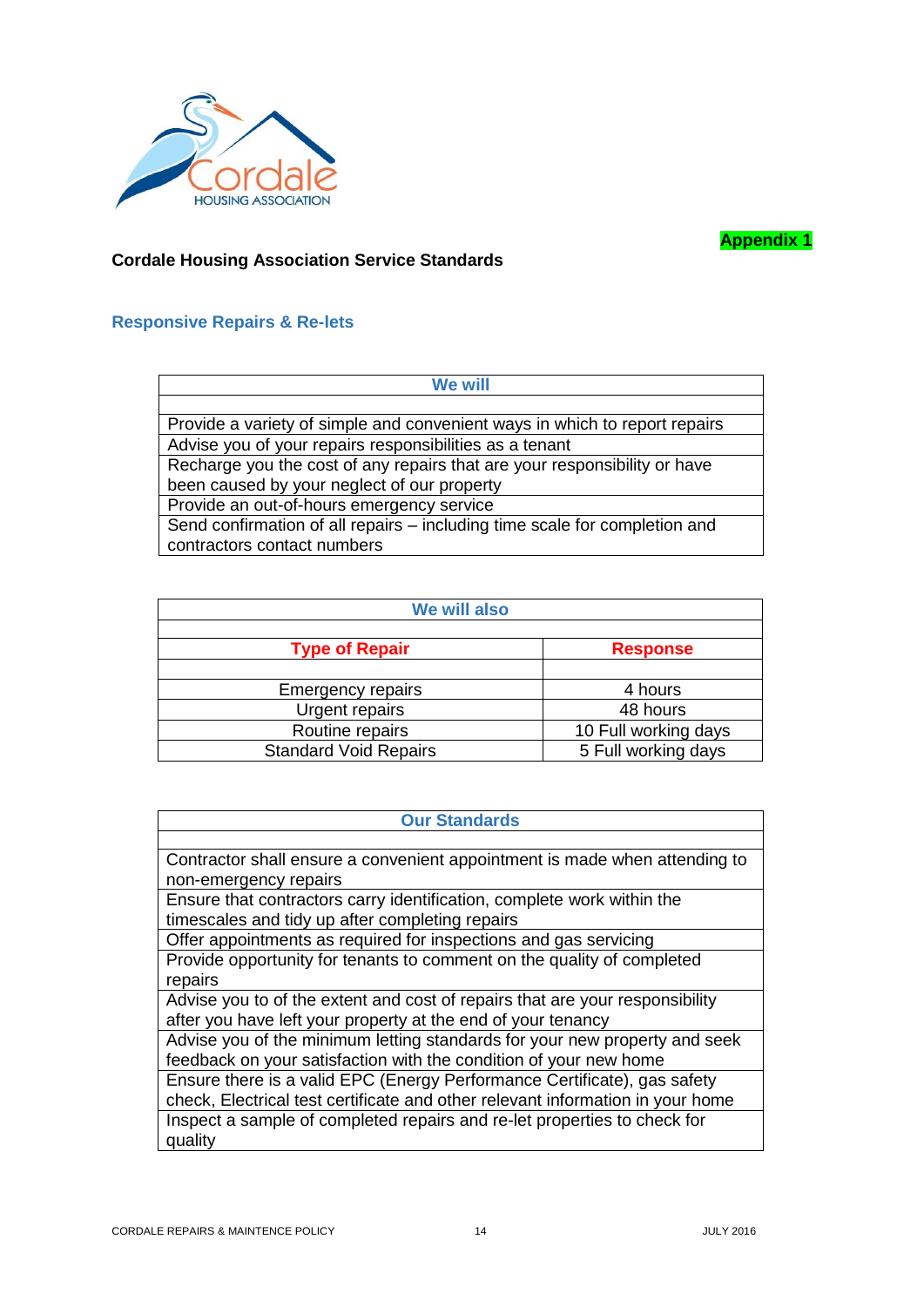#### **Tenants will**

Keep your home in a reasonable state of cleanliness and good decorative order

Report repairs or faults as soon as possible in your own home or the common areas

Allow staff access to inspect your property when required

Make sure our contractors have access to do repairs

Carry out repairs that are your responsibility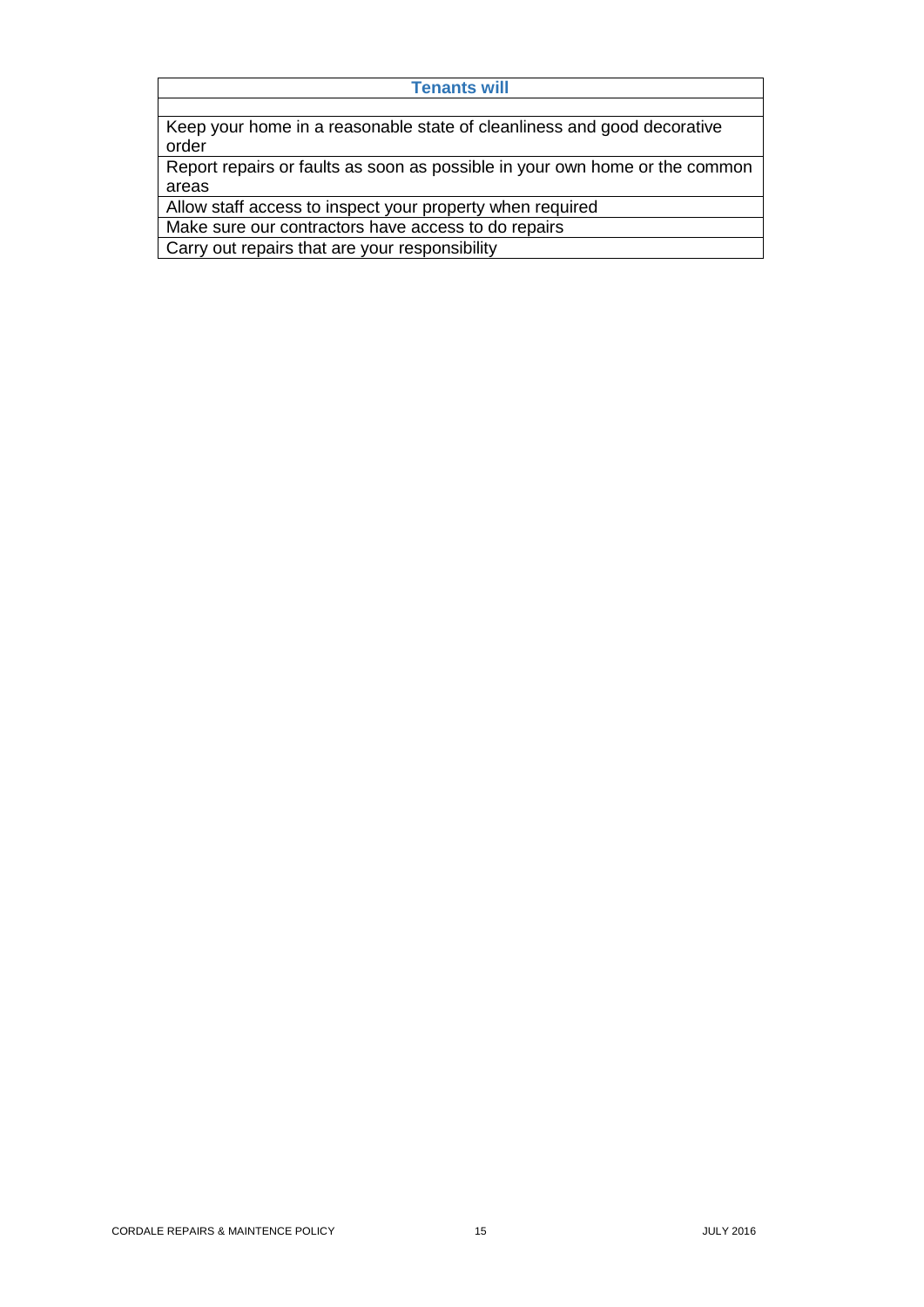#### **Improvements and Alterations**

#### **Tenants will**

Always ask our permission in writing before you start any improvement work – a form is available to assist in this

Carry out the work to the guidelines we give you and supply any certifications, permissions and approvals requested from third parties

Allow staff access to inspect the alterations / improvements carried out Contact us prior to moving out to agree if any improvements / alterations

carried out can be left at the end of your tenancy

Re-instate or replace the original fixtures and fittings where advised to do so

#### **We will**

Not unreasonably refuse permission for any alterations or improvements to your property

Advise you in writing of any guidelines, restrictions or rights to compensation where you are given permission for alterations or improvements to your home Discuss your request and inspect where appropriate before or after your alterations or improvements have been carried out to ensure the work is done to a reasonable standard

Give a decision within 28 days of receipt of a request to undertake an alteration and state the reasons if permission is refused

Ask you to remove or reinstate any unauthorized alterations / improvements. If you fail to do this and we are required to carry out this work you will be charged the cost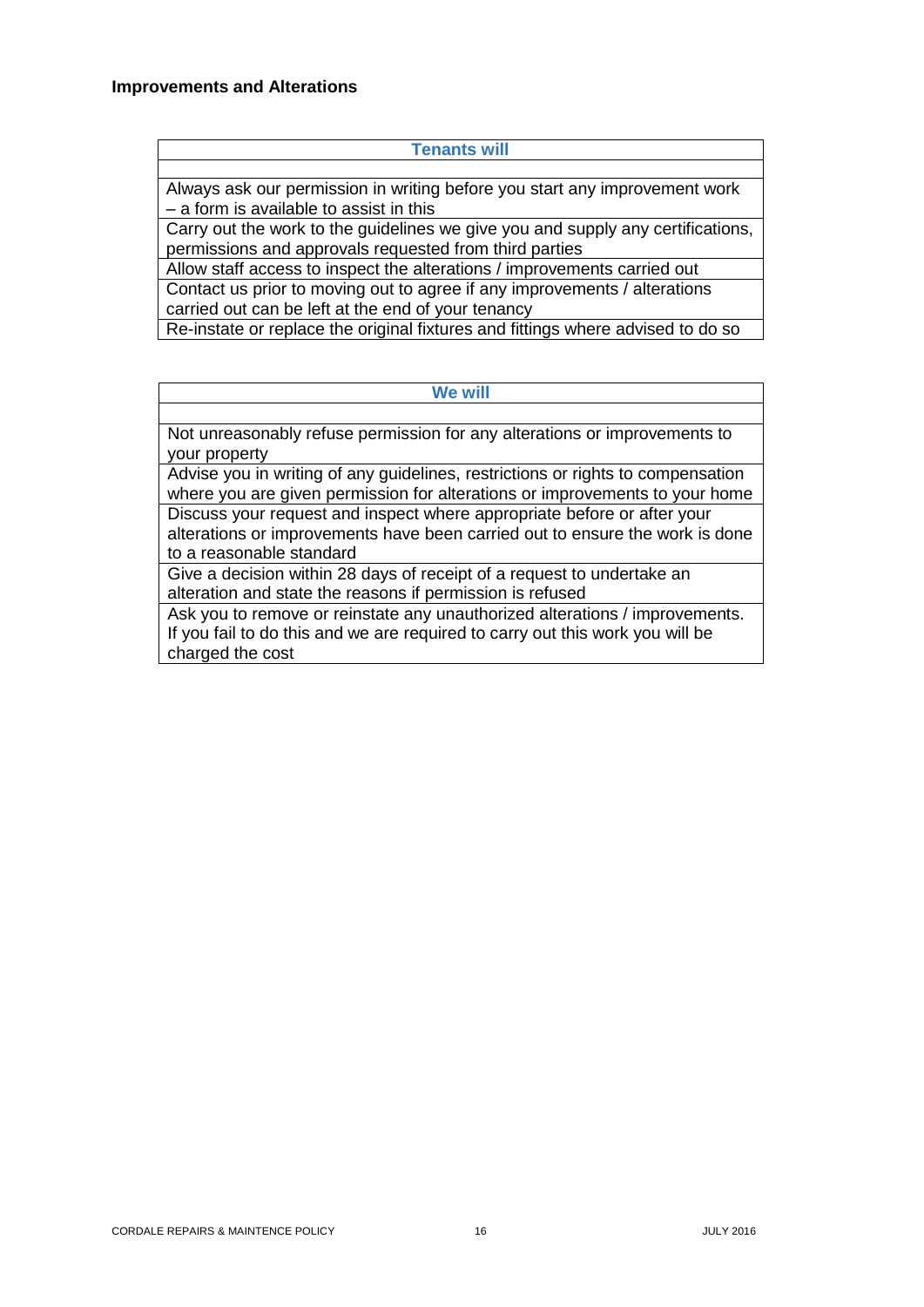| We will                                                                         |
|---------------------------------------------------------------------------------|
|                                                                                 |
| Publish plans in advance in our newsletter and website where we are             |
| undertaking major maintenance work and ensure this information is regularly     |
| updated                                                                         |
| Consult with tenants about the works being planned                              |
| Advise how the work will affect the tenant and their occupation of the property |
| Wherever possible give tenants a choice in colour, design, finishes etc.        |
| Advise when work will commence and how long it will take, ensuring works        |
| are carried out at reasonable times                                             |
| Issue relevant details about each contract, e.g. contractors name and contact   |
| numbers                                                                         |
| Provide a named member of staff to manage and answer queries or problems        |
| associated with a contract                                                      |
| Inspect all works individually at end of contract                               |
| React to tenant satisfaction comments resolving any problems                    |
| Advise tenants of planned maintenance works completed each year                 |
| Advise you of the contribution we make towards any disturbance you have         |
| experienced when improvements are made                                          |
| In exceptional circumstances; find you alternative accommodation and assist     |
| you to move if required for major improvement works                             |
| Carry out an annual Gas Safety Inspection and any other Landlord safety         |
| obligations                                                                     |
| Ensure we maintain the common areas where you live and advise you of the        |
| terms of our grounds maintenance contract                                       |

**Tenants will** Allow staff and contractors reasonable access to your property to plan and carry out planned maintenance programmes Allow access for an annual Gas Safety Inspection to ensure the safety of services and appliances in your home as required Advise us of any problems or omissions with any of our contracts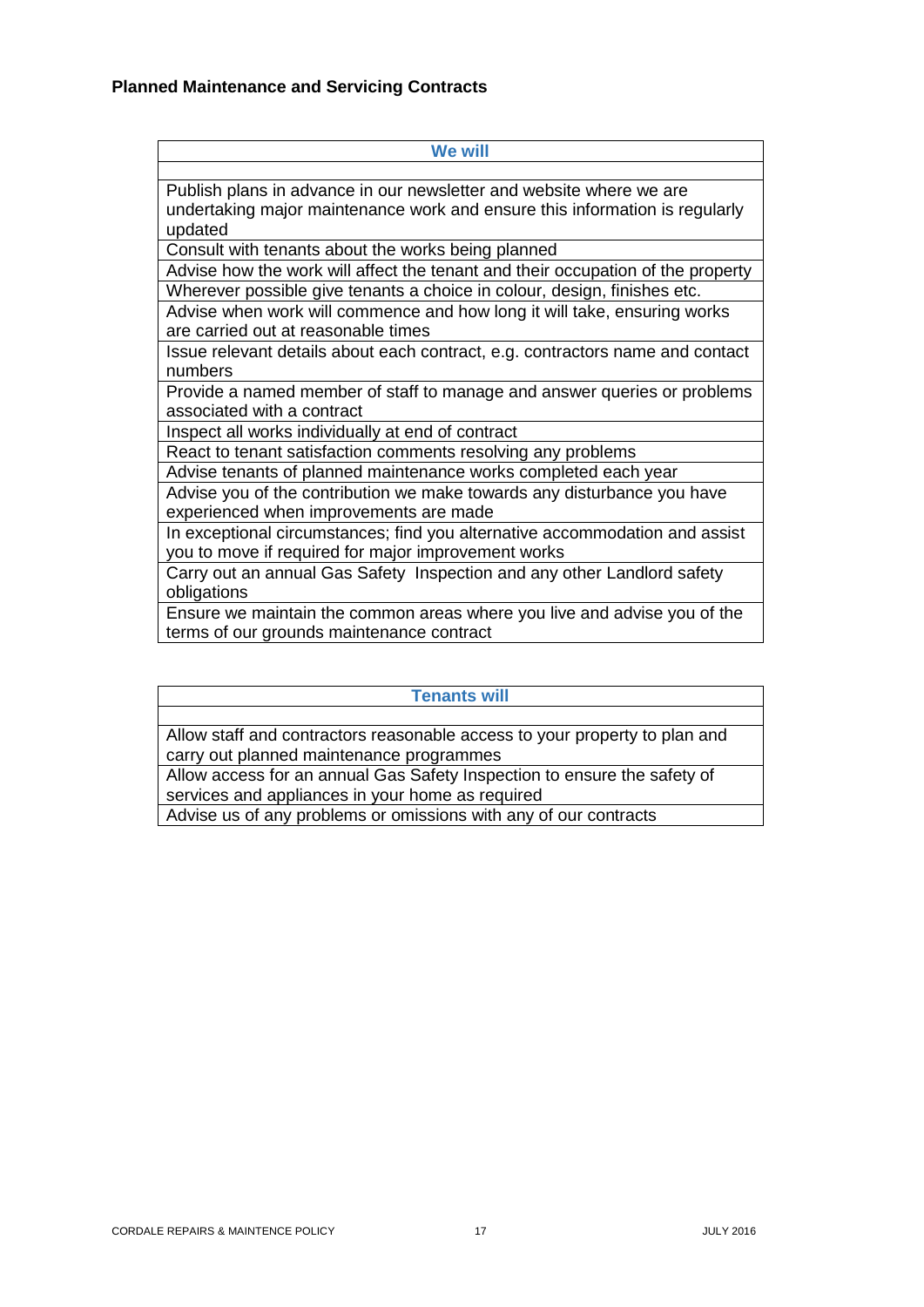#### **Appendix 1A – Key Performance Indicators**

| <b>Reactive Repair response Times</b> |                                   |  |
|---------------------------------------|-----------------------------------|--|
|                                       |                                   |  |
| Emergency                             | Completion within4 hours          |  |
|                                       |                                   |  |
| Urgent                                | Completion within 48 hours        |  |
|                                       |                                   |  |
| Routine                               | Completion within 10 working days |  |

#### **Completion Targets**

| Emergency | n Do | 98.9% within timescale |
|-----------|------|------------------------|
| Urgent    |      | 97% within timescale   |
| Routine   | ۰.   | within timescale       |

#### **Inspections**

Pre-inspection of Reactive Repairs in line with local agreement

Post Inspection of Reactive Repairs 10% (this will be increased if particular problems are identified)

# **Voids**

Complete re-let repairs within 5 working days of termination date (this will be increased if particular problems are identified)

#### **Works Orders**

Issue works order on the same working day that repair request is received, unless further investigation is required prior to issuing the order.

## **Tenant Requests to Alter/Improve their Property**

Acknowledgement within 3 working days. Written response within 28 working days of decision.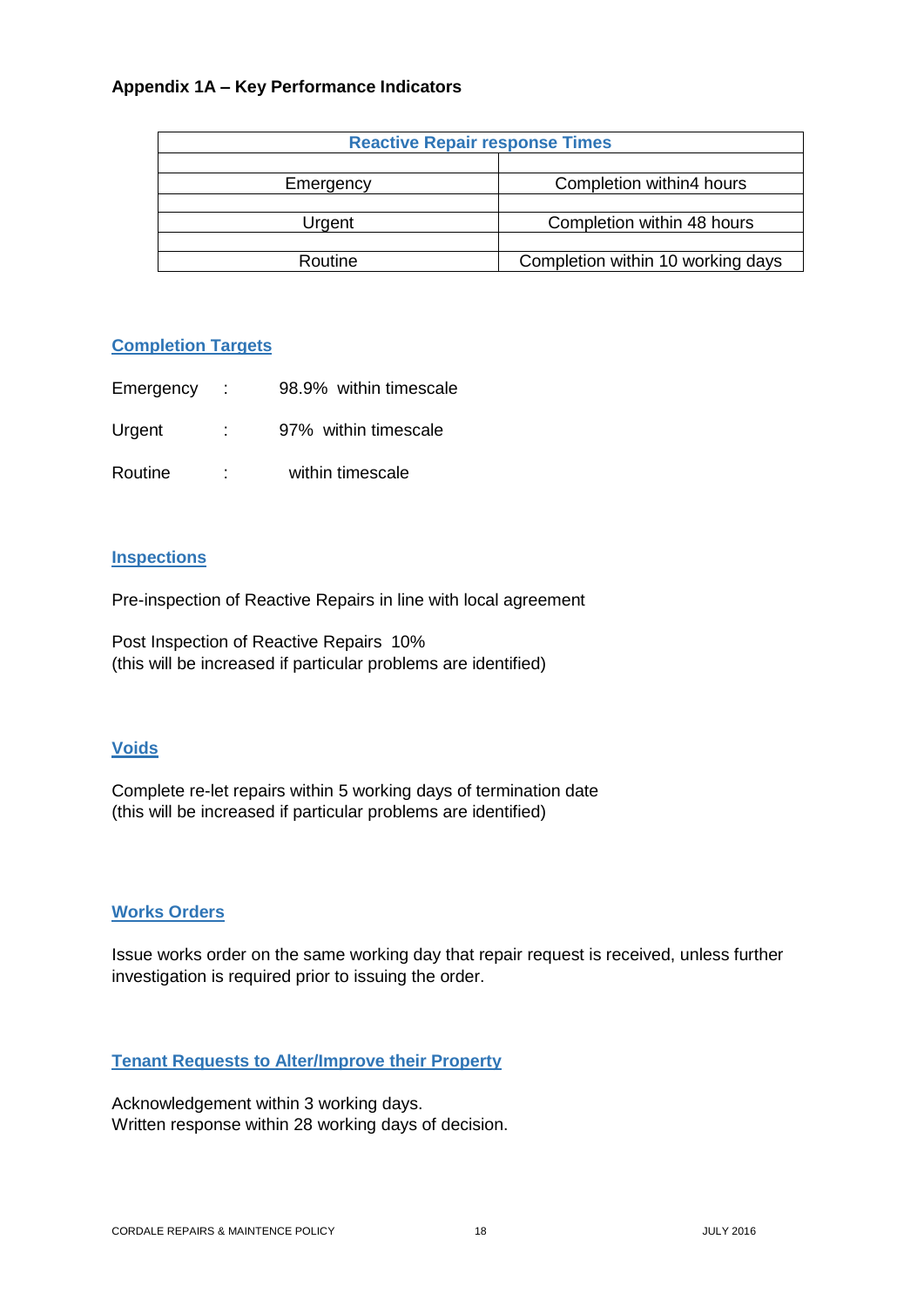

# **Appendix 2**

# **CORDALE HOUSING ASSOCIATION**

# **REPAIRS INSPECTION FRAMEWORK**

| POLICY IMPLEMENTATION CHECKLIST                   |                             |  |
|---------------------------------------------------|-----------------------------|--|
|                                                   |                             |  |
| Policy Guardian:                                  | <b>Asset Director</b>       |  |
| Author:                                           | Area Maintenance<br>Manager |  |
| Version number:                                   | 2.0                         |  |
| Approved by Chief Executive on:                   |                             |  |
| Approved by Management Board on:                  |                             |  |
| Effective from:                                   |                             |  |
| Due for review on:                                | August 2016                 |  |
| Diversity compliant:                              | Yes                         |  |
| <b>Equality Impact Assessment required:</b>       |                             |  |
| Data Protection compliant:                        | Yes                         |  |
| Health & Safety compliant:                        | Yes                         |  |
| Procedure implemented:                            | Yes                         |  |
| QL system changes made:                           |                             |  |
| KPIs / reporting arrangements implemented:        | Yes                         |  |
| <b>Training Completed:</b>                        |                             |  |
| Posted on intranet:                               |                             |  |
| Posted on website:                                |                             |  |
| Publicity material issued:                        |                             |  |
|                                                   |                             |  |
| <b>Business Services - Implementation Review:</b> |                             |  |
|                                                   |                             |  |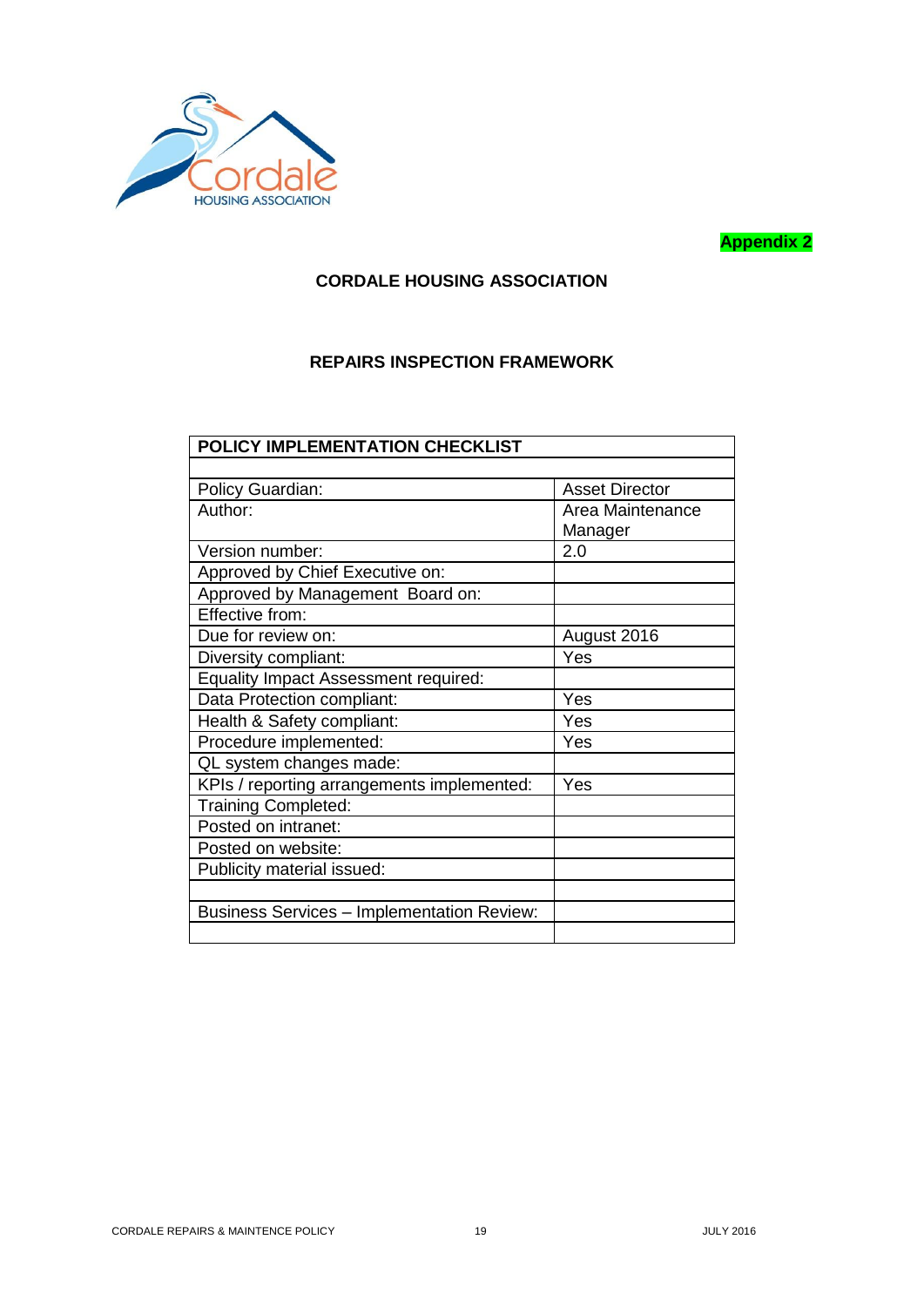# **Cordale Housing Association**

#### **Repairs Inspection Framework**

## **CONTENTS**

- 1. Overview
- 2. Pre Inspections
- 3. Post Inspections
- 4. Alteration Inspections
- 5. Void Inspections

Appendix A – Scenarios where a pre inspection is and is not required

#### **1. Overview**

- 1.1 Cordale Housing Association has clear aims to provide the highest levels of satisfaction to all tenants living within our properties whilst ensuring the service that is delivered covers the individual needs and expectations of our tenants. We also aim to ensure that our services are consistent and achieve value for money.
- 1.2 This framework is designed to ensure that Cordale provides a level of consistency in the way in which the organisation undertakes pre and post repairs inspections and that our efforts are focussed on four key areas.
	- 1. Tenant need and expectation
	- 2. Health & Safety
	- 3. Quality
	- 4. Cost control and value for money (VFM)
- 1.3 Cordale also understands that many of our tenants have different needs and requirements. This may be in the form of reassurance and guidance from a member of our staff prior to allowing any repair work to be completed on their home. As a result our staff are specially trained to treat each repair request on its merits and will on occasions arrange for a Maintenance Officer to visit a tenant first if this is considered the most appropriate course of action.

#### **2. Pre inspections**

- 2.1 As an organisation we understand the need for the repairs service to have technical expertise within our staff to undertake assessments on our properties that determine appropriate repair action to be taken. Our staff are trained and provided with guidance on the various types of scenario that may require a pre inspection and more details of this can be found in Appendix A.
- 2.2 Cordale has a Maintenance Team based within the Renton Office. This team is responsible for all the reactive repairs requirements of our housing stock and will undertake all technical inspections and make decisions on any appropriate repair work to be completed.
- 2.3 Our target for the number of technical pre inspections we will undertake is a minimum of 5% also in line with local agreements, of all the reactive repair work Cordale completes. This is based on industry best practice and ensures that there is not an over reliance on technical officers.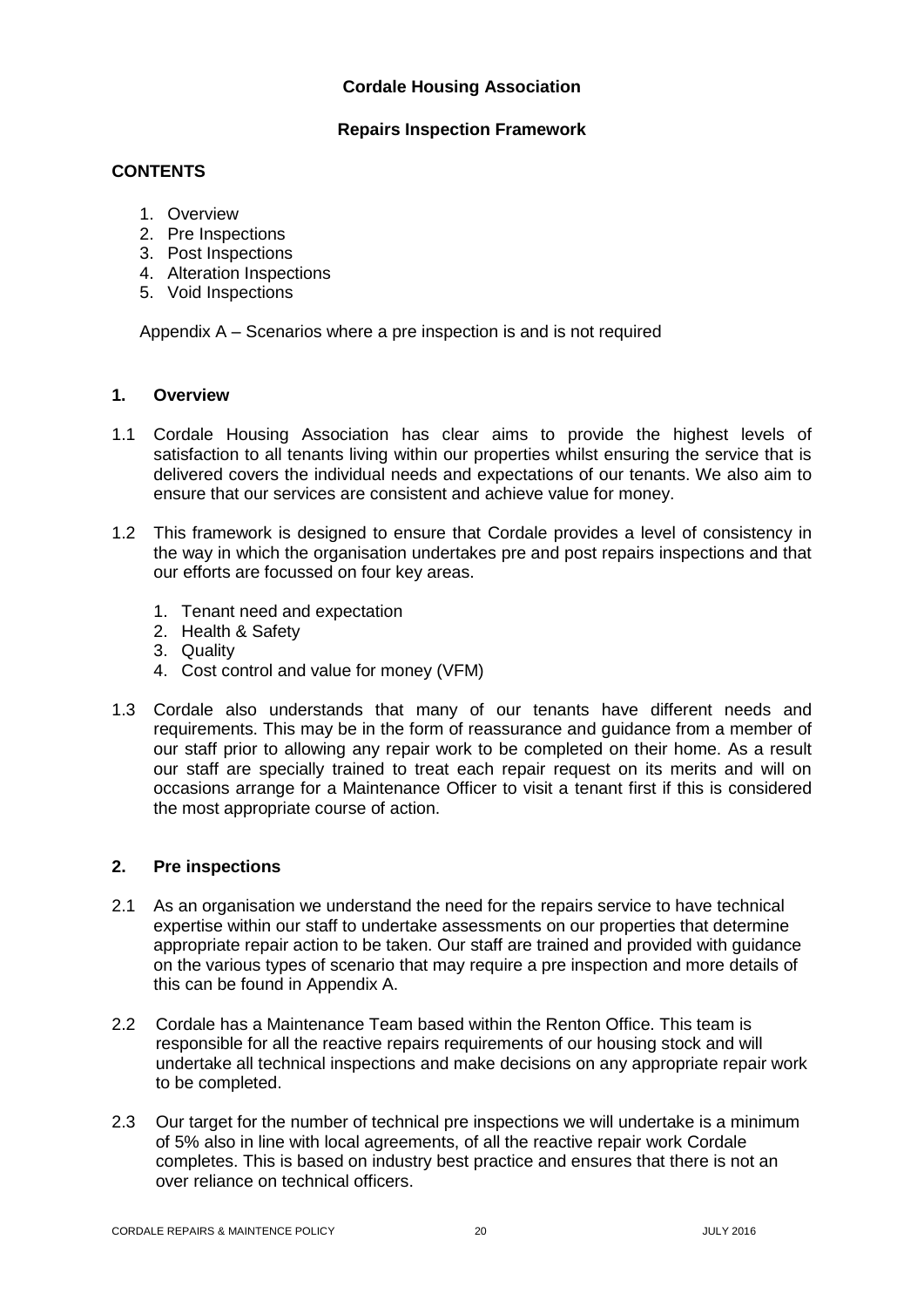- 2.4 All pre inspections will have a target of 5 working days to be completed from point of contact from the tenant and on all occasions an appointment will be made by the Customer Service Assistant in advance of the visit.
- 2.5 If a pre inspection is required this will not alter the overall priority timescales we set ourselves to complete a repair.
- 2.6 In general Cordale will pre inspect the following types of scenario:
	- Any reported structural defect that is the potential to cause harm or deteriorate rapidly
	- Excessive reports of damp and mouldy conditions
	- All jobs that have the potential to cost more than £300 in value. For example, a request for a new door or window
	- Requests for major plastering repairs
	- Requests for new fencing or garden drainage problems
	- Reports of defective or broken appliance such as a bath or sink unit.

A more detailed schedule of what Cordale will and tend not to pre inspect can be found in appendix A.

#### **3. Post Inspections**

- 3.1 Cordale has clear values to provide high levels of customer service through all the services in which we deliver to our tenants and we appreciate that the repairs service is viewed as one of the most important in terms of tenant's expectations and financial cost. As a result the repairs team will undertake a number of post repair inspections to ensure that the quality of repairs completed on our properties are of a high standard and that our preferred contractors are providing us with a value for money service.
- 3.2 In the main Cordale's Maintenance Officer will carry out a number of post quality inspections upon completion of a repair to ensure that the quality continues to be of a high standard and the invoice value is acceptable under our contractual arrangements.
- 3.3 We will undertake to complete a minimum number of post inspections based on a random 10% sample of all completed reactive repairs. From the selected sample the Maintenance Officer will contact the tenants to arrange a suitable date and time for a post inspection visit.
- 3.4 The outcomes of the inspection will be recorded in our IT systems including an assessment of the overall quality of the completed repair and will take into account the views of the tenant. This data will allow Cordale to monitor trends and to feedback performance to our contractors.
- 3.5 The overall quality percentage for post inspections will be reported through our departmental performance indicators on a monthly basis. Specific trends and performance of individual contractor's performance will be monitored by the Area Maintenance Manager.
- 3.6 As standard Cordale will also post inspect 100% of repairs that meet one of the following criteria. These inspections will normally be carried out by the Maintenance Officer:
	- A completed repair that resulted in a formal complaint being logged with the Customer Services Team.
	- A completed repair with a cost/order variance of greater than £500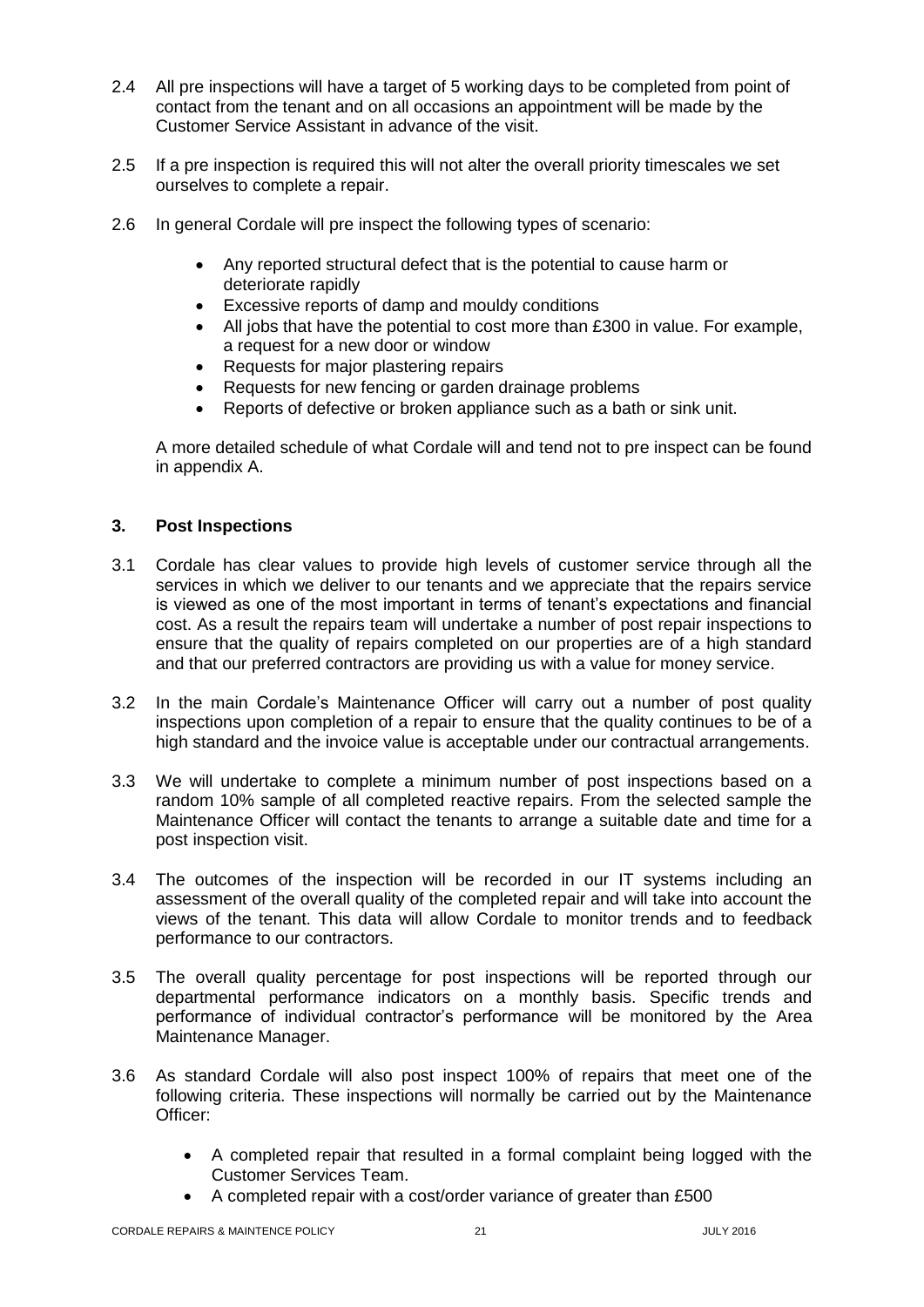Repairs completed that have been subject to a claim with Cordale's insurers.

# **4. Alteration Requests.**

- 4.1 Cordale currently has in place a procedure to allow tenants to apply for permission to undertake alterations or additions to their homes. This inspection framework outlines in which particular circumstances we will carry out an inspection of that request.
- 4.2 The requests which we will inspect include:
	- Requests from a tenant to install their own fencing to replace an existing boundary
	- Requests to install a tenant's own style external door
	- Requests to fit a tenant's own bathroom or kitchen suite
	- Requests to install tenants own electric fireplace or gas fire
- 4.3 Requests in which we will tend not to inspect but still grant permission where it is possible to do so:
	- Installation of a satellite dish (dependant on building and location)
	- Requests to make minor alterations
	- To fit an additional kitchen wall or base unit
	- To install shelving in a cupboard space
	- To replace a gate with tenants own
	- Replace door handles with tenants choice
	- Make minor alteration to garden layout

#### **5. Voids Inspections**

- 5.1 Cordale's void procedures are clearly documented within the Voids Policy however as standard we will ensure that 100% of void properties are inspected within 48 hours of becoming vacant. This is to ensure that all necessary repairs are identified and allocated to the appropriate contractor in advance of offering a property to a prospective tenant.
- 5.2 We will also carry out post quality inspection checks on 100% of void properties upon completion of repair works. This is to ensure that a property meets Cordale's 'Lettable Standard Document' which describes in detail the condition that a property must attain before signing up any new tenant.
- 5.3 A copy of the detailed checklist that must be completed in full before a property is considered 'ready for let' can be found as an appendix to Cordale's Voids Procedure.

#### **Associated documents**

Repairs and Maintenance Policy Reactive Repairs & Voids Procedures Tenants Alterations Procedure Voids Policy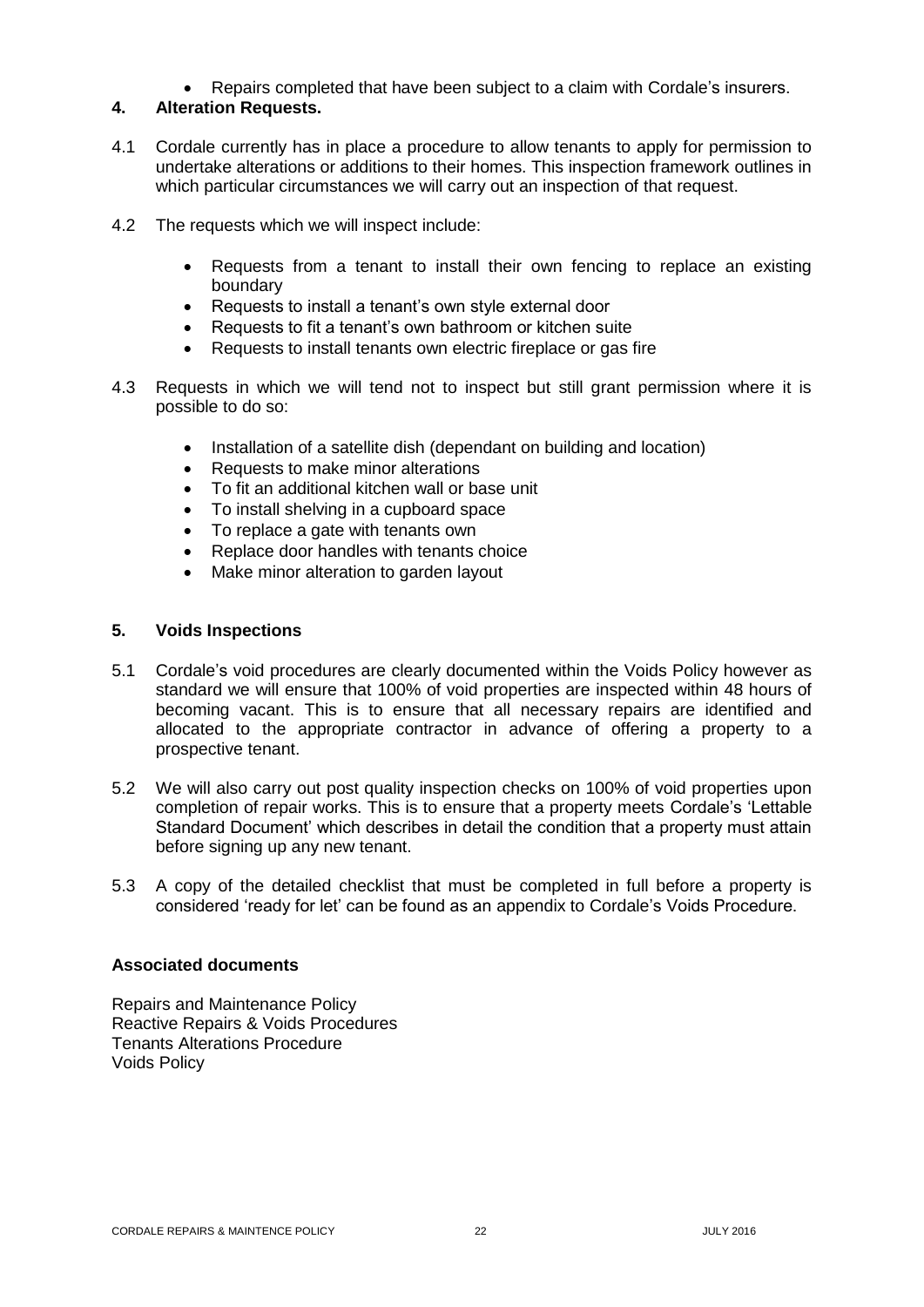**Appendix A** - Scenario's where Cordale will and will tend not carry out a technical pre inspection

| <b>Repair Description</b>                      | <b>Yes - Pre Inspection</b> | No - Repair can be raised |
|------------------------------------------------|-----------------------------|---------------------------|
|                                                | required                    | direct for the contractor |
|                                                |                             |                           |
| <b>EXTERNAL</b>                                |                             |                           |
| Structural damage                              |                             |                           |
| Rainwater goods                                |                             |                           |
| Fascia's, soffits,                             | $\bullet$                   |                           |
| bargeboard                                     |                             |                           |
| Chimneys                                       | $\bullet$                   |                           |
| Pointing and minor                             |                             |                           |
| brickwork                                      |                             |                           |
| Brick wall replacement                         |                             |                           |
| or rebuild                                     |                             |                           |
| Roofing tiles                                  |                             | $\bullet$                 |
| Concrete canopies                              | $\bullet$                   |                           |
| Coping stones                                  | $\bullet$                   |                           |
| Uneven pathway                                 |                             |                           |
| Rotary driers                                  |                             | $\bullet$                 |
| Fence replacement                              | $\bullet$                   |                           |
|                                                |                             |                           |
| <b>WINDOWS</b>                                 |                             |                           |
| Window repairs                                 |                             | $\bullet$                 |
| Window replacements                            |                             |                           |
| Glazing                                        |                             | $\bullet$                 |
| Window ironmongery                             |                             | $\bullet$                 |
| <b>DOORS</b>                                   |                             |                           |
|                                                |                             |                           |
| Door entry systems                             |                             | $\bullet$                 |
| Door frame replacement<br><b>External door</b> | $\bullet$                   |                           |
| replacement                                    |                             |                           |
| Internal door                                  |                             |                           |
| replacement                                    |                             |                           |
| Replacement                                    |                             | O                         |
| ironmongery                                    |                             |                           |
| Locks and hinges                               |                             | $\bullet$                 |
| Door numerals                                  |                             | $\bullet$                 |
| Door thresholds                                |                             | $\bullet$                 |
| Ease and adjust door                           |                             | $\bullet$                 |
| Communal doors                                 |                             |                           |
|                                                |                             |                           |
| <b>GENERAL JOINERY</b>                         |                             |                           |
| Skirting and architrave                        |                             | $\bullet$                 |
| Floorboards                                    |                             | $\bullet$                 |
| Joists and stairs                              |                             |                           |
| Bannister and handrail                         |                             | $\bullet$                 |
| Dado / picture rail                            |                             | $\bullet$                 |
|                                                |                             |                           |
|                                                |                             |                           |
|                                                |                             |                           |
|                                                |                             |                           |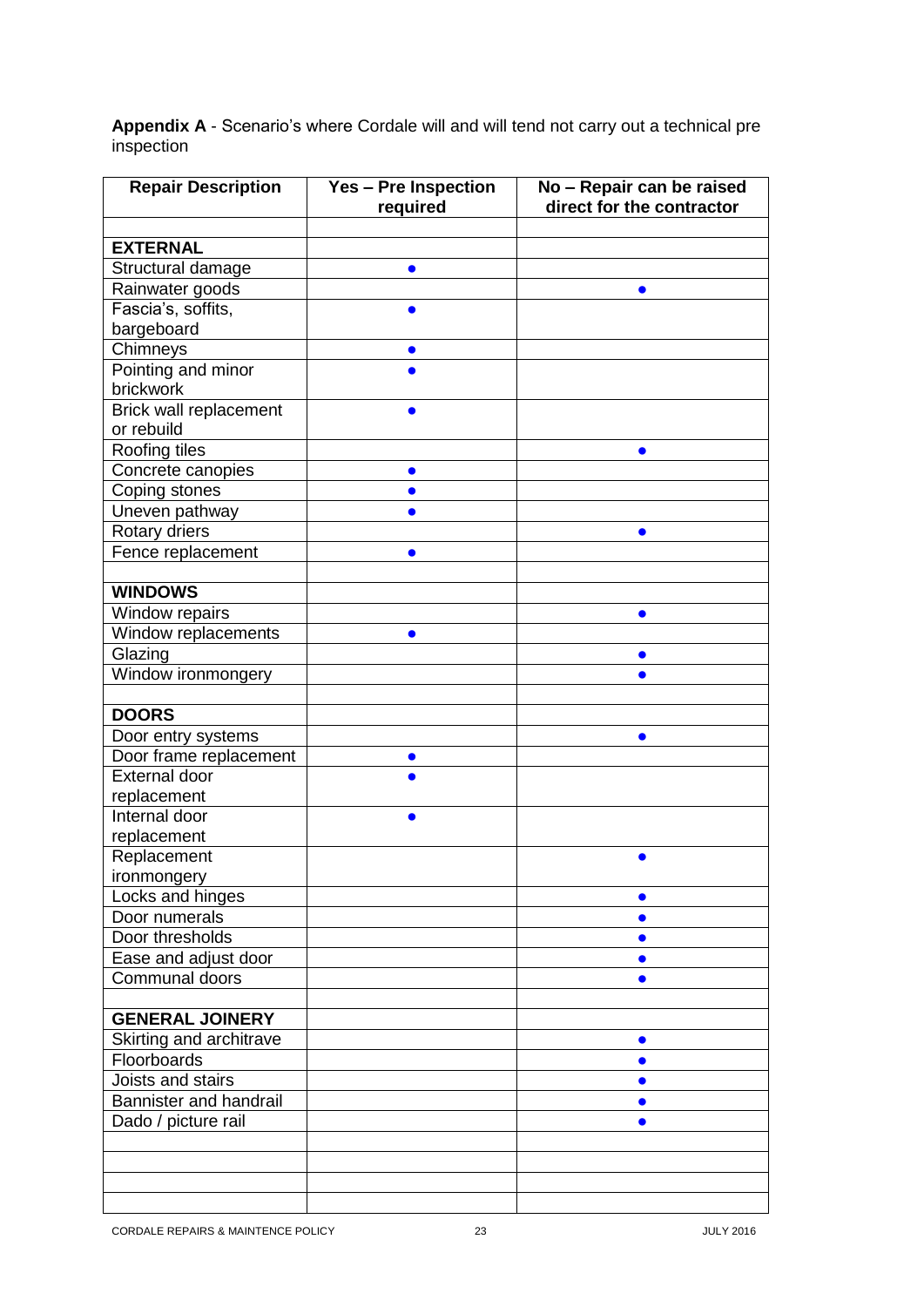| <b>Repair Description</b>    | <b>Yes - Pre Inspection</b><br>required | No - Repair can be raised<br>direct for contractor |
|------------------------------|-----------------------------------------|----------------------------------------------------|
| <b>ELECTRICAL</b>            |                                         |                                                    |
| Sockets and light fittings   |                                         |                                                    |
| <b>Thermostats</b>           |                                         |                                                    |
| <b>Heating failure</b>       |                                         |                                                    |
| Fire place breakdown         |                                         |                                                    |
| Fire place renewal           | $\bullet$                               |                                                    |
| Security lights              |                                         |                                                    |
| Door bells (mains wired)     |                                         |                                                    |
| Heating controls             |                                         |                                                    |
| Smoke detectors              |                                         |                                                    |
| Carbon monoxide              |                                         |                                                    |
| detectors                    |                                         |                                                    |
|                              |                                         |                                                    |
| <b>PLASTERWORK</b>           |                                         |                                                    |
| Floor and wall tile          |                                         |                                                    |
| repairs                      |                                         |                                                    |
| Floor or wall tile           |                                         |                                                    |
| replacement to large         |                                         |                                                    |
| area                         |                                         |                                                    |
| Plaster patching             |                                         |                                                    |
| Major plastering             | $\bullet$                               |                                                    |
| Artex repairs                |                                         |                                                    |
| Damp proof failure           | $\bullet$                               |                                                    |
| Mold growth                  | $\bullet$                               |                                                    |
|                              |                                         |                                                    |
| <b>PLUMBING</b>              |                                         |                                                    |
| Minor leaks                  |                                         |                                                    |
| Replacement taps             |                                         |                                                    |
| Bath replacement             | $\bullet$                               |                                                    |
| Wash basin                   |                                         |                                                    |
| replacement                  |                                         |                                                    |
| Toilet replacement           |                                         |                                                    |
| Toilets seats (in            |                                         |                                                    |
| sheltered property)          |                                         |                                                    |
| Silicone sealant             |                                         |                                                    |
| <b>Blockages to internal</b> |                                         |                                                    |
| wastes                       |                                         |                                                    |
| <b>Blocked drains</b>        |                                         |                                                    |
| Shower repairs               |                                         |                                                    |
| Shower replacement           |                                         |                                                    |
|                              |                                         |                                                    |
| <b>ALTERATION</b>            |                                         |                                                    |
| <b>REQUESTS</b>              |                                         |                                                    |
| Structural changes           | $\bullet$                               |                                                    |
| Installation of a sky light  | $\bullet$                               |                                                    |
| Loft renovation              |                                         |                                                    |
| Install tenants fencing      |                                         |                                                    |
| Request to alter garden      |                                         |                                                    |
| layout                       |                                         |                                                    |
| <b>External door</b>         |                                         |                                                    |
| replacement                  |                                         |                                                    |
| Replacement bathroom         |                                         |                                                    |
| or kitchen                   |                                         |                                                    |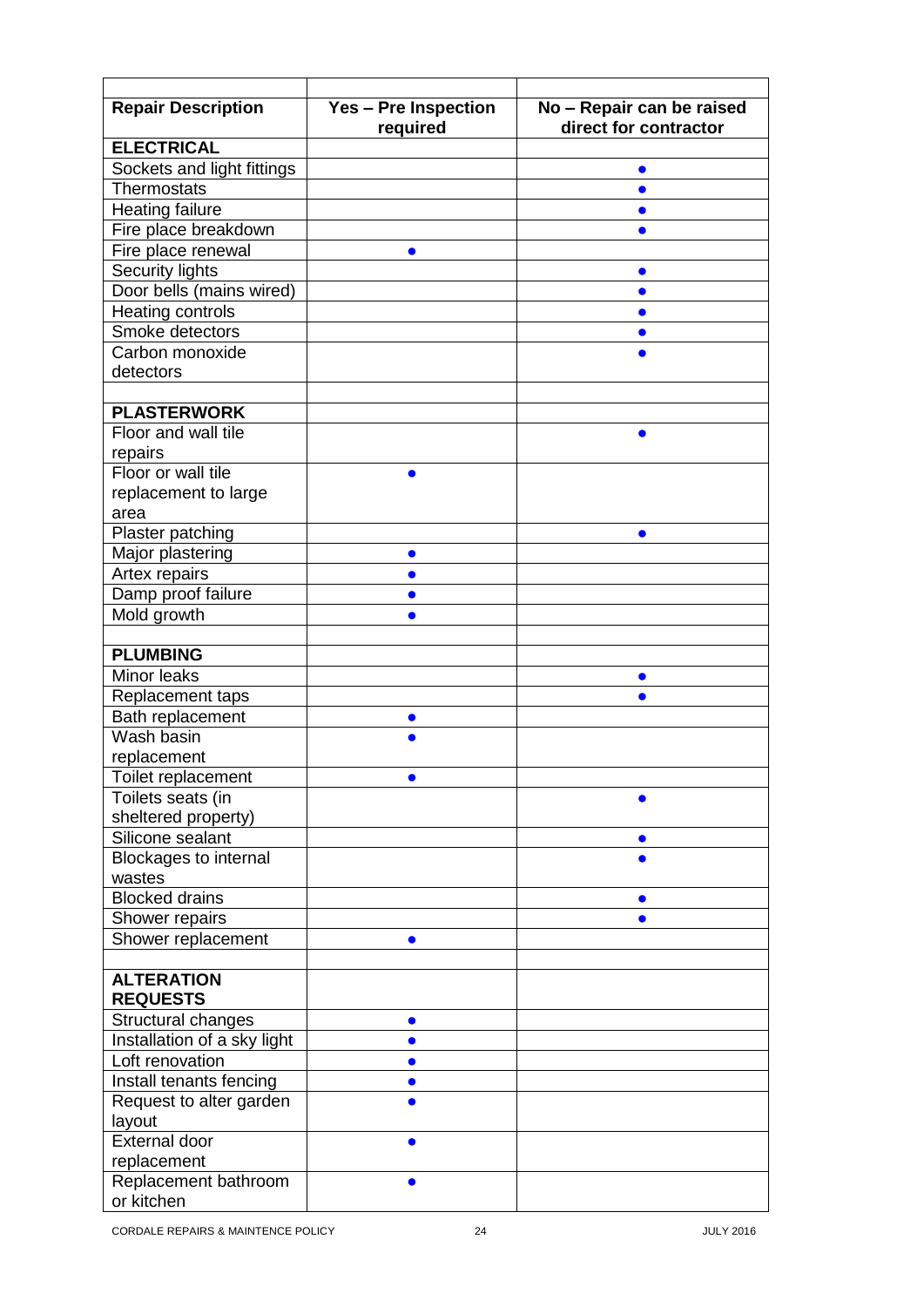| Fireplace                 |                                         |                                                    |
|---------------------------|-----------------------------------------|----------------------------------------------------|
| <b>Repair Description</b> | <b>Yes - Pre Inspection</b><br>required | No - Repair can be raised<br>direct for contractor |
| Satellite dish            |                                         |                                                    |
| Additional kitchen units  |                                         |                                                    |
| Shelving                  |                                         |                                                    |
| Gates                     |                                         |                                                    |
| Door handles              |                                         |                                                    |
| Garden sheds              |                                         |                                                    |
| Minor alteration to       |                                         |                                                    |
| garden layout             |                                         |                                                    |
|                           |                                         |                                                    |
| <b>MISCEALLEOUS</b>       |                                         |                                                    |
| Jobs over £300 in value   |                                         |                                                    |
| A variation request 50%   |                                         |                                                    |
| more than the order       |                                         |                                                    |
| value                     |                                         |                                                    |
| Specific tenant request   |                                         |                                                    |
|                           |                                         |                                                    |
|                           |                                         |                                                    |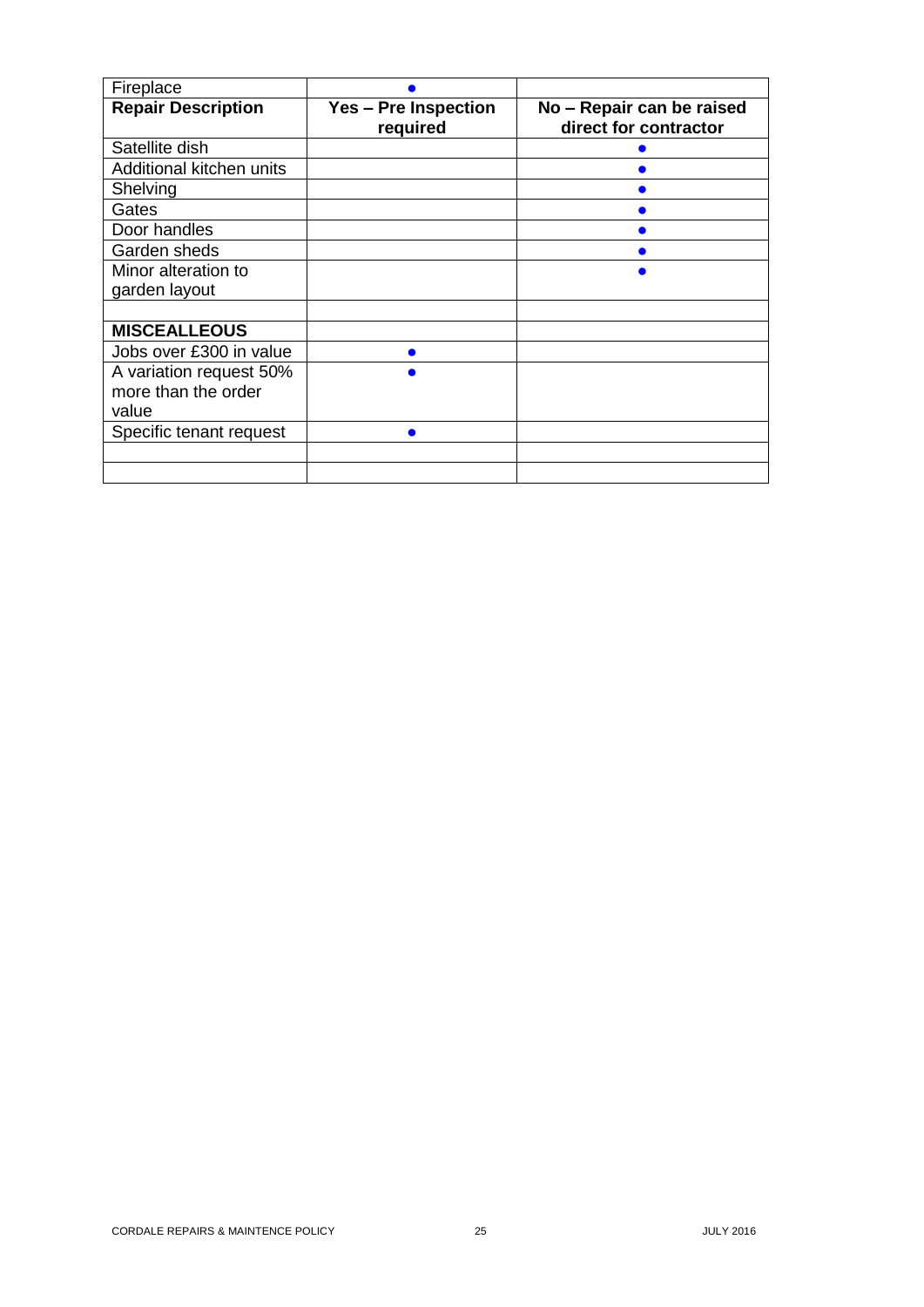

**Appendix 3**

# **CORDALE HOUSING ASSOCIATION**

# **REPAIR TIMESCALES**

| <b>Repair Description</b>                    | <b>Emergency</b><br>Repair (4<br>hours) | <b>Urgent</b><br><b>Repairs (48</b><br>hours) | <b>Routine</b><br>Repair (10<br>working<br>days) | <b>Exceptions</b>                   |
|----------------------------------------------|-----------------------------------------|-----------------------------------------------|--------------------------------------------------|-------------------------------------|
| Plumbing                                     |                                         |                                               |                                                  |                                     |
| Dripping taps                                |                                         |                                               |                                                  |                                     |
| Leaking tap when used                        |                                         |                                               |                                                  |                                     |
| <b>Blocked sink or basin</b>                 |                                         |                                               |                                                  |                                     |
| Loose taps                                   |                                         |                                               |                                                  |                                     |
| Replacement taps                             |                                         |                                               |                                                  |                                     |
| <b>Blocked WC</b>                            |                                         |                                               |                                                  | ▲ Chargeable<br>Repair              |
| Blocked WC due to                            |                                         |                                               |                                                  | ▲ Chargeable                        |
| tenant negligence                            |                                         |                                               |                                                  | Repair                              |
| Leaking WC                                   |                                         |                                               |                                                  |                                     |
| Replace flush handles if<br>not operational  |                                         |                                               |                                                  |                                     |
| Toilet not flushing                          |                                         |                                               |                                                  |                                     |
| Ball valve to tank                           |                                         |                                               |                                                  |                                     |
| Leaking overflow                             |                                         |                                               |                                                  | $\triangle$ 4 hours if<br>excessive |
| Broken toilet seat                           |                                         |                                               |                                                  |                                     |
|                                              |                                         |                                               |                                                  |                                     |
| Joinery                                      |                                         |                                               |                                                  |                                     |
| Gain access for tenant<br>due to faulty lock |                                         |                                               |                                                  |                                     |
| Gain access due lost                         |                                         |                                               |                                                  | <b>▲ Chargeable</b>                 |
| keys by tenant                               |                                         |                                               |                                                  | Repair                              |
| Renew faulty door lock if                    |                                         |                                               |                                                  |                                     |
| only means of security                       |                                         |                                               |                                                  |                                     |
| Insecure external door                       |                                         |                                               |                                                  |                                     |
| Renew internal door                          |                                         |                                               |                                                  |                                     |
| <b>Repair Description</b>                    | <b>Emergency</b><br>Repair (4           | <b>Urgent</b><br><b>Repairs (48</b>           | <b>Routine</b><br>Repair (10                     | <b>Exceptions</b>                   |

CORDALE REPAIRS & MAINTENCE POLICY 26 26 JULY 2016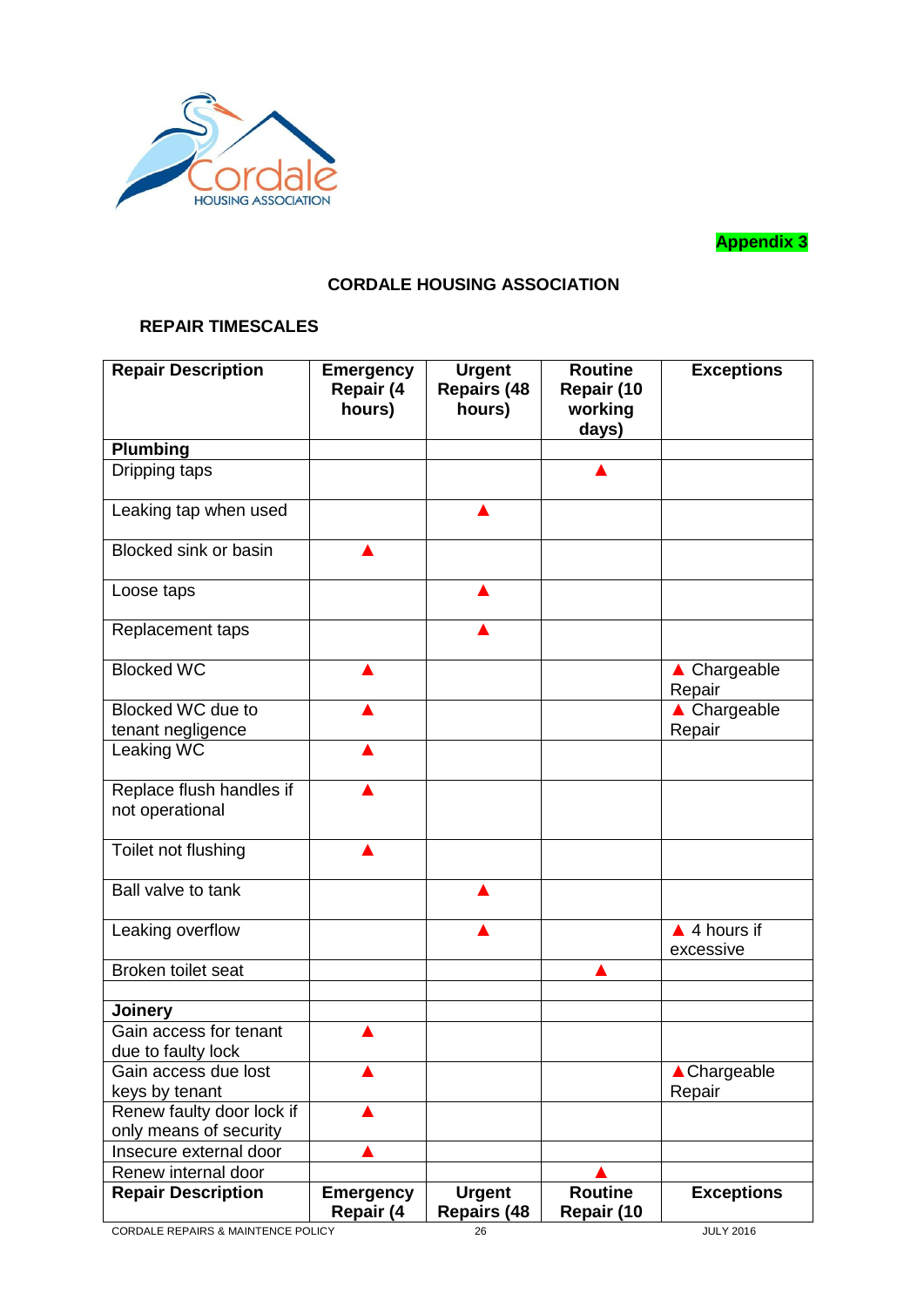|                                                | hours)           | hours)             | working        |                        |
|------------------------------------------------|------------------|--------------------|----------------|------------------------|
|                                                |                  |                    | days)          |                        |
| Replace door handles                           |                  |                    |                |                        |
| Timber skirting board<br>Architrave and frames |                  |                    |                |                        |
| Dangerous and loose                            |                  |                    |                |                        |
| floorboards                                    |                  |                    |                |                        |
|                                                |                  |                    |                |                        |
| <b>Electrical</b>                              |                  |                    |                |                        |
| <b>Faulty light fittings</b>                   |                  |                    |                |                        |
| Faulty sockets                                 |                  |                    |                |                        |
| <b>Immersion Heaters</b>                       |                  |                    |                |                        |
| <b>Thermostats</b>                             |                  |                    |                |                        |
| Aerial sockets                                 |                  |                    |                |                        |
| No lighting single room                        |                  |                    |                |                        |
| No power                                       |                  |                    |                |                        |
| Partial power loss                             |                  |                    |                |                        |
| Dangerous wires                                |                  |                    |                |                        |
| Corridor lights out                            |                  |                    |                |                        |
| <b>Security lights</b>                         |                  |                    |                |                        |
| Faulty shower with bath                        |                  |                    |                |                        |
| Faulty shower no bath                          |                  |                    |                |                        |
| Replacement trunking                           |                  |                    |                |                        |
| Smoke alarms                                   |                  |                    |                | $\triangle$ 4 hours if |
|                                                |                  |                    |                | communal area          |
|                                                |                  |                    |                |                        |
| <b>Communal areas</b>                          |                  |                    |                |                        |
| Lift not working                               |                  |                    |                |                        |
| Communal light out                             |                  |                    |                |                        |
|                                                |                  |                    |                |                        |
| All communal lights out                        |                  |                    |                | $\triangle$ 4 hours if |
|                                                |                  |                    |                | sheltered              |
| <b>Emergency lighting</b>                      |                  |                    |                | $\triangle$ 4 hours if |
|                                                |                  |                    |                | sheltered              |
| <b>Security lights</b>                         |                  |                    |                | $\triangle$ 4 hours if |
|                                                |                  |                    |                | sheltered              |
| Door entry system                              |                  |                    |                | $\triangle$ 4 hours if |
|                                                |                  |                    |                | sheltered              |
| Loose handrail                                 |                  |                    |                |                        |
| No TV reception                                |                  |                    |                |                        |
|                                                |                  |                    |                |                        |
| Rotary driers                                  |                  |                    |                |                        |
| Uneven path dangerous                          |                  |                    |                |                        |
| Uneven path not                                |                  |                    |                |                        |
| dangerous                                      |                  |                    |                |                        |
| <b>Heating</b>                                 |                  |                    |                |                        |
| Total failure during                           |                  |                    |                |                        |
| winter                                         |                  |                    |                |                        |
| Total failure during                           |                  |                    |                |                        |
| summer                                         |                  |                    |                |                        |
| <b>Repair Description</b>                      | <b>Emergency</b> | <b>Urgent</b>      | <b>Routine</b> | <b>Exceptions</b>      |
|                                                | Repair (4        | <b>Repairs (48</b> | Repair (10     |                        |
|                                                | hours)           | hours)             | working        |                        |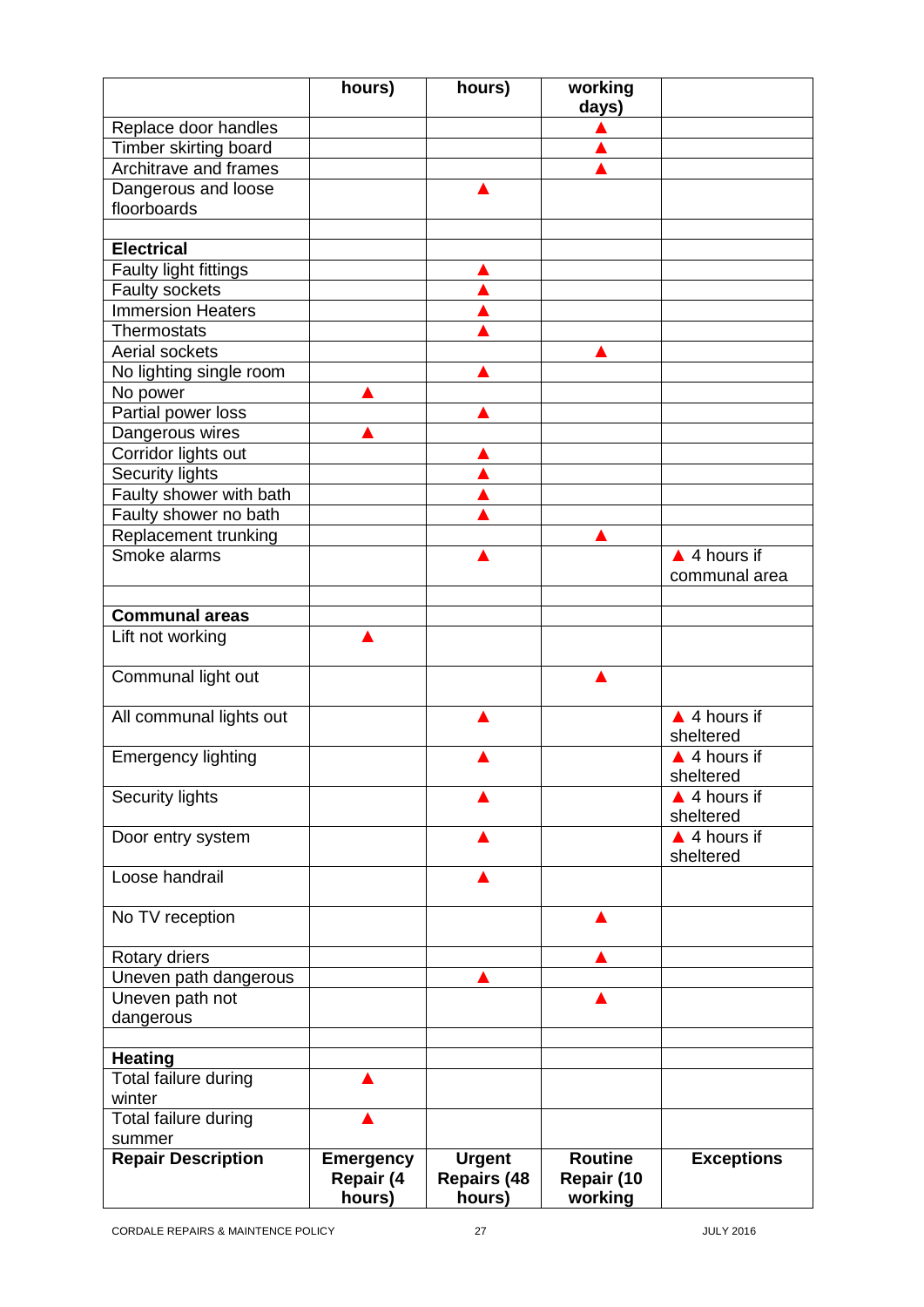|                        |  | days) |                                |
|------------------------|--|-------|--------------------------------|
| <b>Partial Failure</b> |  |       |                                |
| Radiator leaking       |  |       |                                |
| Storage heater         |  |       |                                |
| replacement            |  |       |                                |
|                        |  |       |                                |
| <b>Windows</b>         |  |       |                                |
| Broken glass           |  |       |                                |
| Cracked glass          |  |       |                                |
| Loose window           |  |       |                                |
| Window won't close and |  |       | $\triangle$ 4 hours if         |
| insecure               |  |       | ground level                   |
| <b>Faulty handle</b>   |  |       |                                |
| Leaking window         |  |       |                                |
| Loose window cill      |  |       |                                |
| Broken vent            |  |       |                                |
|                        |  |       |                                |
| <b>Roofs</b>           |  |       |                                |
| Loose tiles            |  |       | $\triangle$ 4 hours if         |
|                        |  |       | immediate                      |
|                        |  |       | danger                         |
| Make safe after storm  |  |       |                                |
| Rain penetration       |  |       |                                |
| Major roof repair      |  |       | $\triangle$ 48 hours If        |
|                        |  |       | unsafe                         |
| Replace broken slates  |  |       | ▲48 hours If                   |
|                        |  |       | unsafe                         |
| Rebed ridge tiles      |  |       | ▲48 hours If                   |
|                        |  |       | unsafe                         |
| Flashings              |  |       |                                |
|                        |  |       |                                |
| <b>Water</b>           |  |       |                                |
| No hot water           |  |       |                                |
| No cold water at all   |  |       |                                |
| No water to single tap |  |       |                                |
| Faulty stop tap        |  |       | $\triangle$ 4 hours if it will |
|                        |  |       | not turn off                   |
|                        |  |       |                                |
| <b>External</b>        |  |       |                                |
| Unsafe damaged         |  |       | 48 hours if                    |
| fencing                |  |       | dangerous                      |
| Renew fencing          |  |       |                                |
| Unsafe damaged gate    |  |       |                                |
|                        |  |       |                                |
| Loose paving not       |  |       | $\triangle$ 4 hours if in      |
| dangerous              |  |       | main walkway                   |
| Renew flag stones      |  |       |                                |
| Pointing               |  |       |                                |
| Guttering repairs      |  |       |                                |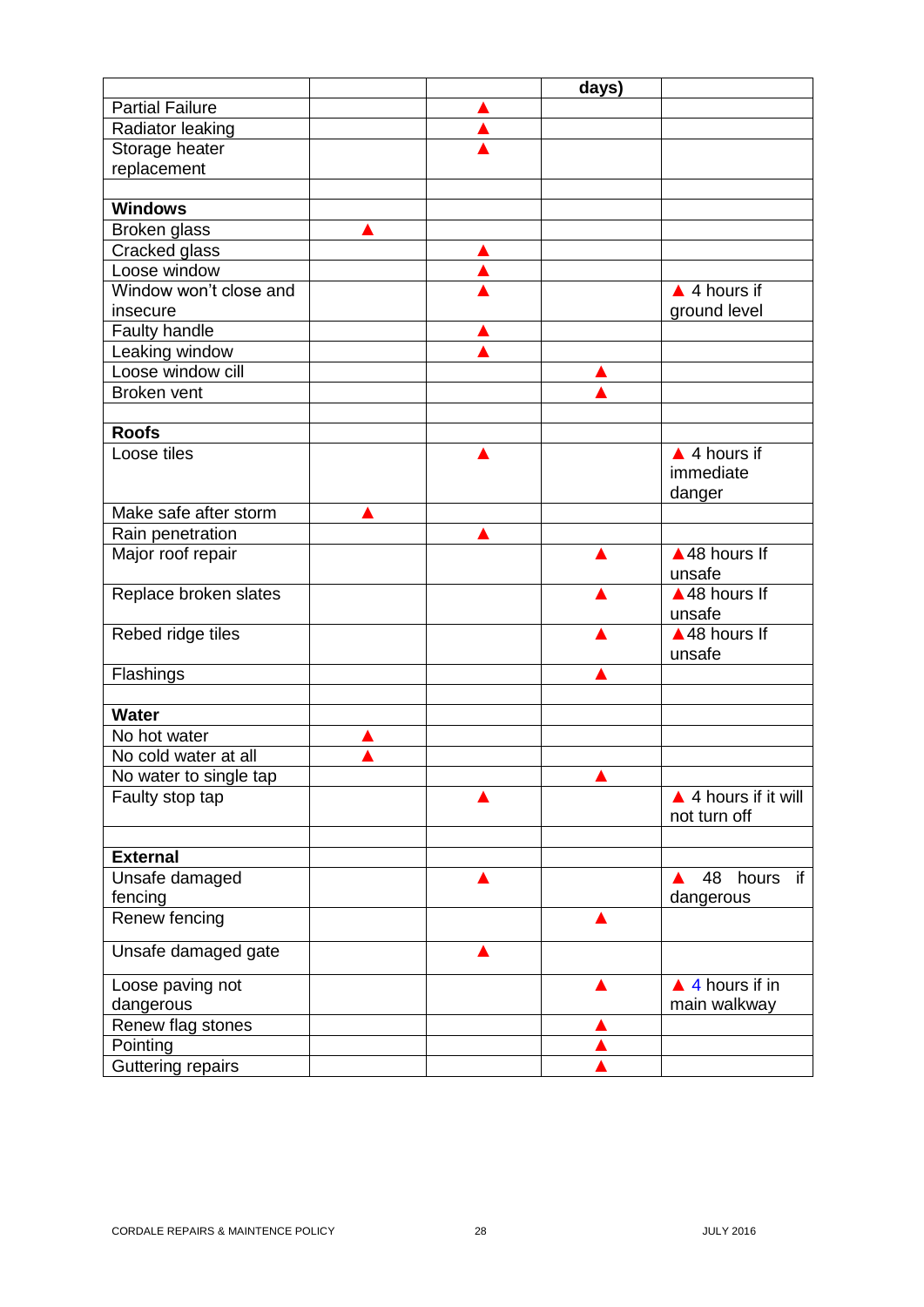

**Appendix 4**

# **CORDALE HOUSING ASSOCIATION**

# **REPAIRS PROCEDURES -** *Who's responsibility is it?*

| <b>Repair Description</b>                         | <b>Association</b> | <b>Tenant</b> | <b>Exceptions</b>                                 |
|---------------------------------------------------|--------------------|---------------|---------------------------------------------------|
| <b>Communal Areas</b>                             |                    |               |                                                   |
| <b>Lifts and Stairs</b>                           |                    |               |                                                   |
| Redecoration                                      |                    |               |                                                   |
| Tenants own decorations                           |                    |               |                                                   |
| <b>Communal facilities</b>                        |                    |               |                                                   |
|                                                   |                    |               |                                                   |
| <b>Roof</b>                                       |                    |               |                                                   |
| <b>Chimneys and Stacks</b>                        |                    |               |                                                   |
| Roof Structure and covering                       |                    |               |                                                   |
| Guttering, rainwater pipes                        |                    |               |                                                   |
| Fascia's, Soffits, Barge board                    |                    |               |                                                   |
|                                                   |                    |               |                                                   |
| <b>Walls and Canopies</b>                         |                    |               |                                                   |
| External walls and render                         |                    |               |                                                   |
| Foundations                                       |                    |               |                                                   |
| Concrete canopies                                 |                    |               |                                                   |
| Door canopies                                     |                    |               |                                                   |
| Coping stones                                     |                    |               |                                                   |
| Tenants own garden features                       |                    |               |                                                   |
|                                                   |                    |               |                                                   |
| <b>Windows and doors</b>                          |                    |               |                                                   |
| Window frames and cills                           |                    |               |                                                   |
| Glazing                                           |                    |               |                                                   |
| Glazing when caused by                            |                    |               |                                                   |
| criminal damage and                               |                    |               |                                                   |
| reported to the police<br>Glazing when damaged by |                    |               |                                                   |
| tenant/visitor                                    |                    |               |                                                   |
| Window ironmongery                                |                    |               |                                                   |
| Door entry systems                                |                    |               |                                                   |
| Door frames                                       |                    |               |                                                   |
| <b>External doors</b>                             |                    |               |                                                   |
| Threshold strips                                  |                    |               |                                                   |
| Door locks and ironmongery                        |                    |               |                                                   |
| Damaged locks by tenants                          |                    |               | ▲ Tenant responsibility if<br>intentional damage. |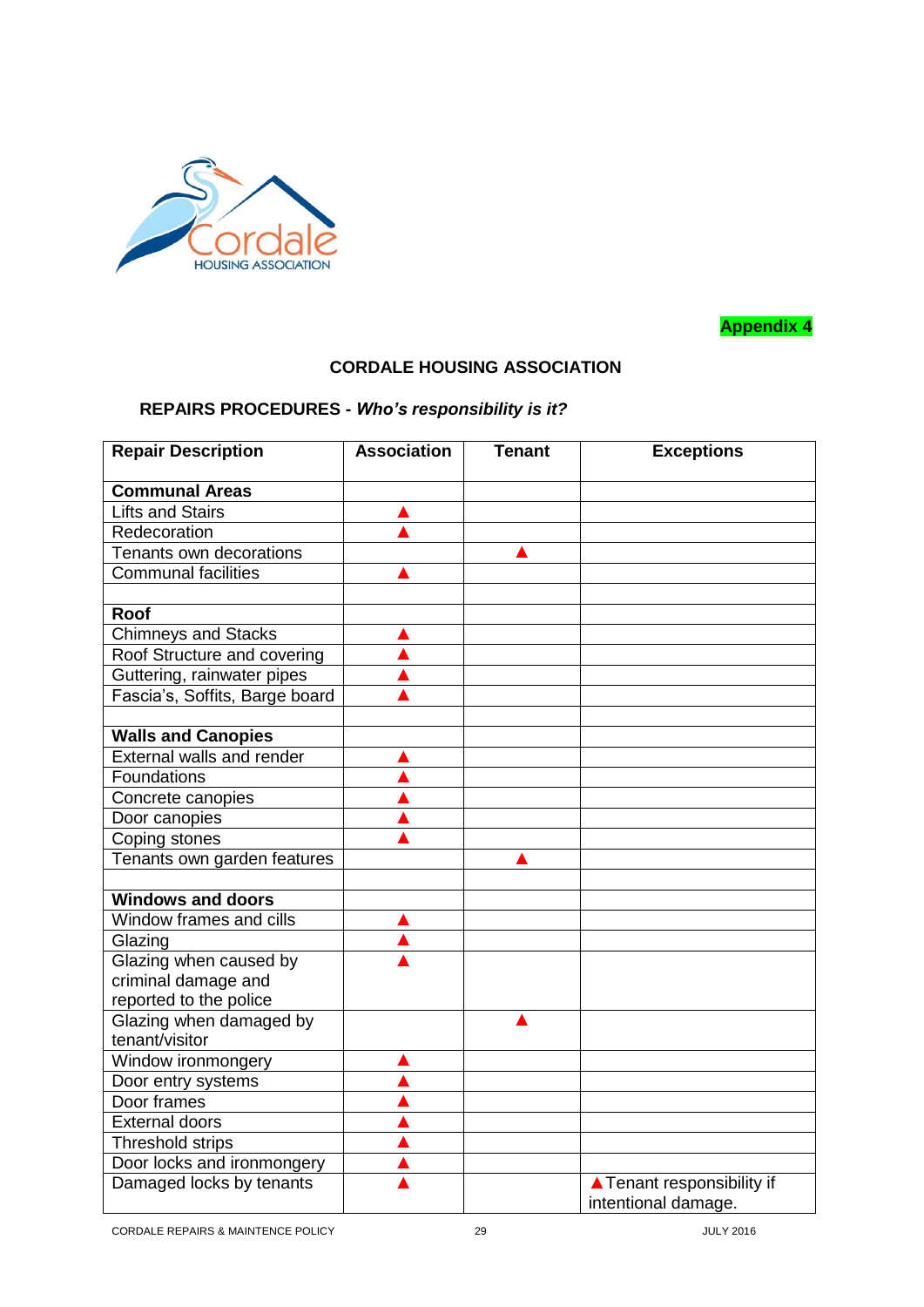|                                                  |                    |               | Association will assist if                  |
|--------------------------------------------------|--------------------|---------------|---------------------------------------------|
|                                                  |                    |               | required                                    |
| <b>Additional Keys</b>                           |                    |               |                                             |
| Gaining entry (lost keys)                        |                    |               |                                             |
| Letter plates                                    |                    |               |                                             |
| <b>Repair Description</b>                        | <b>Association</b> | <b>Tenant</b> | <b>Exceptions</b>                           |
| <b>Pipes and drains</b>                          |                    |               |                                             |
| Soil and vent pipes                              |                    |               |                                             |
| Drains and gully surrounds                       |                    |               |                                             |
| Gully grids                                      |                    |               |                                             |
| Manhole covers                                   |                    |               |                                             |
| <b>Blocked drains</b>                            |                    |               | ▲ Rechargeable if due to<br>negligence      |
| Underground bursts                               |                    |               |                                             |
| <b>Gardens and Boundaries</b>                    |                    |               |                                             |
| Individual garden                                |                    |               |                                             |
| maintenance                                      |                    |               |                                             |
| Communal gardens                                 |                    |               |                                             |
| maintenance                                      |                    |               |                                             |
| Dividing walls or fence (if<br>owned by Cordale) |                    |               |                                             |
| External fencing owned by                        |                    |               |                                             |
| Cordale                                          |                    |               |                                             |
| External fencing installed by<br>tenant          |                    |               |                                             |
| Gates if owned by Cordale                        |                    |               |                                             |
| Paths, steps and other<br>means of access        |                    |               |                                             |
| Rotary dryers                                    |                    |               |                                             |
| <b>Clothes line</b>                              |                    |               |                                             |
| Clothes poles                                    |                    |               |                                             |
|                                                  |                    |               |                                             |
| Inside your home                                 |                    |               |                                             |
| <b>Windows</b>                                   |                    |               |                                             |
| Internal cills, UPVC or timber                   |                    |               |                                             |
| <b>Skirting boards</b>                           |                    |               |                                             |
| Window vents                                     |                    |               |                                             |
|                                                  |                    |               |                                             |
| <b>Internal Doors</b>                            |                    |               |                                             |
| Door handles and latch                           |                    |               | ▲ Tenant responsibility if<br>own installed |
| Easing and adjusting                             |                    |               |                                             |
|                                                  |                    |               |                                             |
| <b>Walls</b>                                     |                    |               |                                             |
| Internal walls                                   |                    |               |                                             |
| Major plaster repairs                            |                    |               |                                             |
| Minor plaster repairs                            |                    |               |                                             |
| Hairline cracks in plaster                       |                    |               |                                             |
| <b>Wall tiles</b>                                |                    |               |                                             |
| Re-grouting                                      |                    |               |                                             |
|                                                  |                    |               |                                             |
| <b>Floors</b>                                    |                    |               |                                             |
| Concrete floors                                  |                    |               |                                             |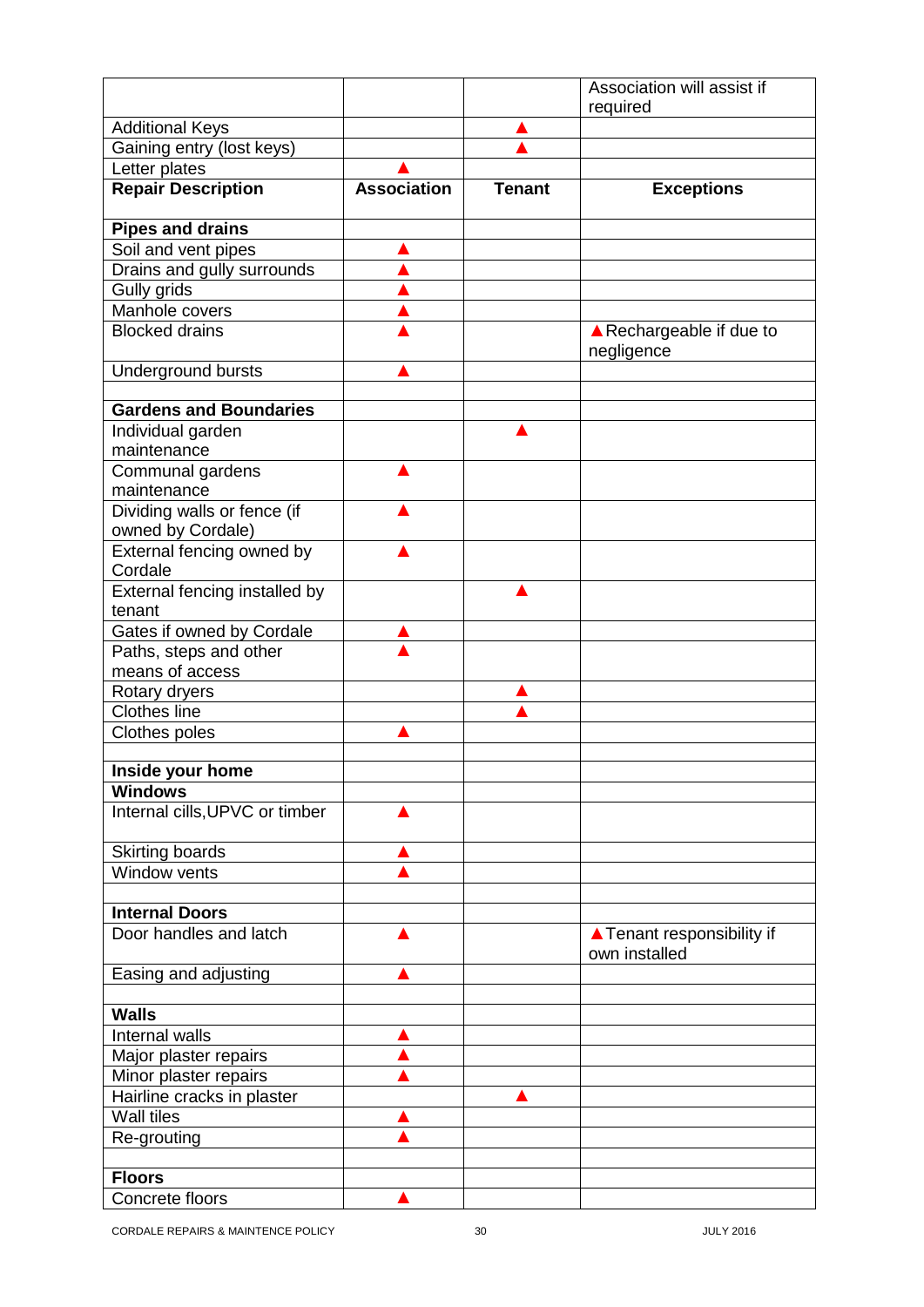| Loose floor covering                         |                    |               |                                                 |
|----------------------------------------------|--------------------|---------------|-------------------------------------------------|
| Floor boards and joists                      |                    |               |                                                 |
| Carpets and laminates                        |                    |               |                                                 |
| Door strips                                  |                    |               |                                                 |
|                                              |                    |               |                                                 |
| <b>Repair Description</b>                    | <b>Association</b> | <b>Tenant</b> | <b>Exceptions</b>                               |
| <b>Ceilings</b>                              |                    |               |                                                 |
| Repairs and renewals                         |                    |               |                                                 |
| <b>Hairline cracks</b>                       |                    |               |                                                 |
| Patch repairs                                |                    |               |                                                 |
|                                              |                    |               |                                                 |
| <b>Fireplaces</b>                            |                    |               |                                                 |
| Fire surrounds (where                        |                    |               |                                                 |
| applicable)                                  |                    |               |                                                 |
| Replacement fires due to                     |                    |               |                                                 |
| fault (where applicable)                     |                    |               |                                                 |
| Tenants choice fireplace                     |                    |               |                                                 |
|                                              |                    |               |                                                 |
| <b>Staircase</b>                             |                    |               |                                                 |
| <b>Stairs</b>                                |                    |               |                                                 |
| <b>Bannister and handrails</b><br>Decoration |                    |               |                                                 |
|                                              |                    |               |                                                 |
| <b>Bathroom</b>                              |                    |               |                                                 |
| Bathroom suite                               |                    |               |                                                 |
| Bath panels                                  |                    |               |                                                 |
| Airing cupboard shelves                      |                    |               |                                                 |
| Internal pipe boxing                         |                    |               |                                                 |
| <b>Toilet roll holders</b>                   |                    |               |                                                 |
| Shower curtains                              |                    |               |                                                 |
|                                              |                    |               |                                                 |
| <b>Kitchen</b>                               |                    |               |                                                 |
| Kitchen cupboards and units                  |                    |               | ▲ Tenant responsibility if<br>due to negligence |
| Draws and doors                              |                    |               |                                                 |
| Handles and plinths                          |                    |               |                                                 |
| Catches and hinges                           |                    |               |                                                 |
| Worktops                                     |                    |               |                                                 |
|                                              |                    |               |                                                 |
| <b>Electrical Items</b>                      |                    |               |                                                 |
| <b>Electrical wiring and trunking</b>        |                    |               |                                                 |
| Hard wired smoke alarms                      |                    |               |                                                 |
| Battery smoke alarms                         |                    |               |                                                 |
| Plugs to appliances<br>TV aerial sockets     |                    |               |                                                 |
|                                              |                    |               |                                                 |
| TV aerials<br>Sockets and switches           |                    |               |                                                 |
| <b>Consumer units</b>                        |                    |               |                                                 |
| Storage heaters                              |                    |               |                                                 |
| Electric fires (where                        |                    |               |                                                 |
| applicable)                                  |                    |               |                                                 |
| Immersion heaters                            |                    |               |                                                 |
| Cookers if owned by Cordale                  |                    |               |                                                 |
| Disconnection and                            |                    |               |                                                 |
| reconnection of cookers                      |                    |               |                                                 |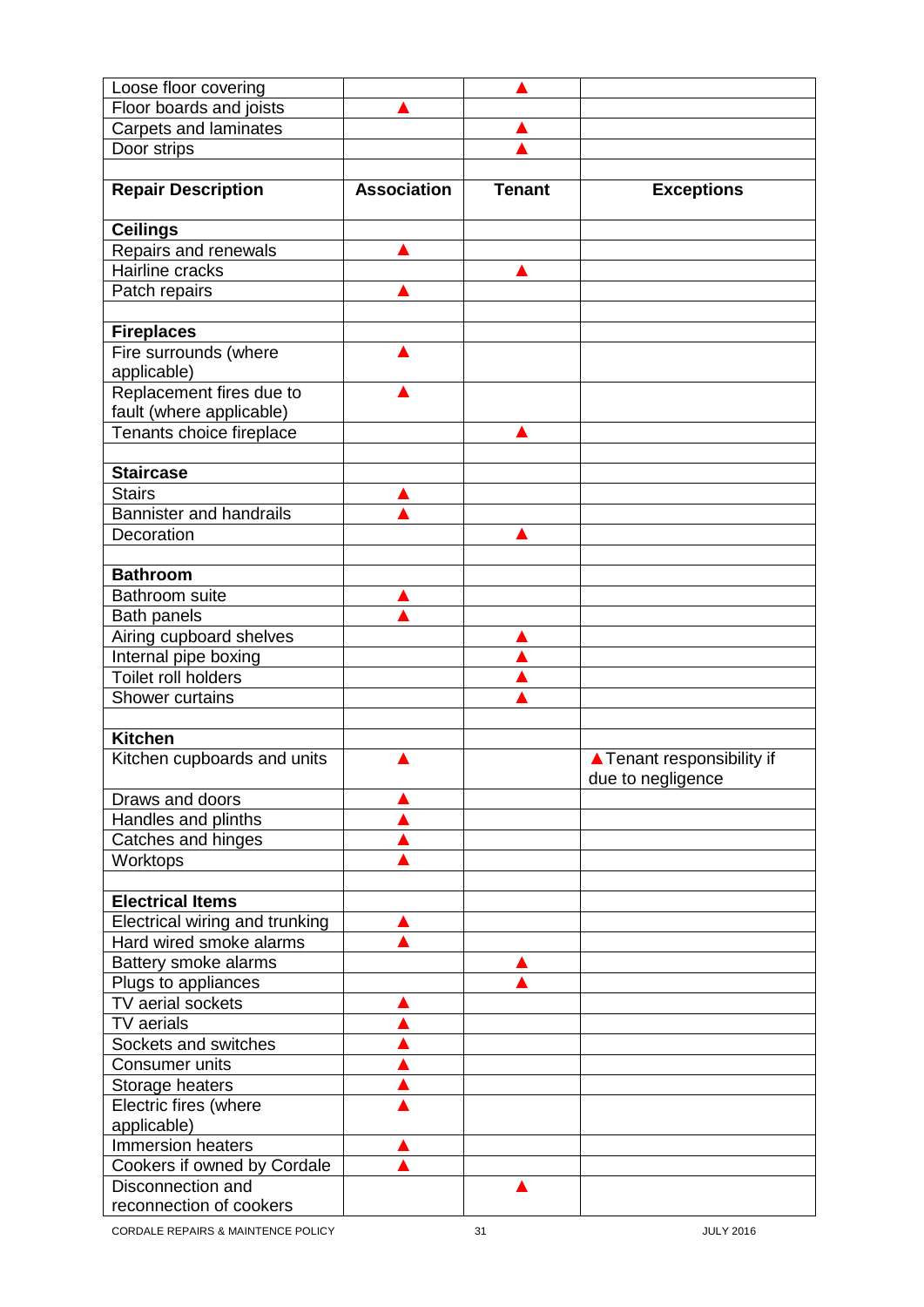| <b>Repair Description</b>                              | <b>Association</b> | <b>Tenant</b> | <b>Exceptions</b>                               |
|--------------------------------------------------------|--------------------|---------------|-------------------------------------------------|
| <b>Extractor fans</b>                                  |                    |               |                                                 |
| Door bells hard wired                                  | $\ast$             |               | *Please note we will replace                    |
|                                                        |                    |               | your hard wired bell with a                     |
|                                                        |                    |               | battery operated one                            |
| Battery door bells                                     |                    |               |                                                 |
| Reset trip switches                                    |                    |               | ▲ Recharge if contractor<br>called out of hours |
|                                                        |                    |               |                                                 |
| <b>Plumbing</b>                                        |                    |               |                                                 |
| Water service pipes,<br>overflows and tanks            |                    |               |                                                 |
| Blocked sinks, baths, basins                           |                    |               | ▲ Rechargeable repair                           |
| Taps, stop taps and wheel                              |                    |               |                                                 |
| valves                                                 |                    |               |                                                 |
| Blocked toilets, first time only                       |                    |               | ▲ Rechargeable repair if                        |
|                                                        |                    |               | problems persist                                |
| Blocked toilets due to tenant                          |                    |               | ▲ Rechargeable repair                           |
| neglect<br>Sink units                                  |                    |               |                                                 |
| Toilet flushing mechanism                              |                    |               |                                                 |
| <b>Toilet seats</b>                                    |                    |               |                                                 |
| Shower trays                                           |                    |               |                                                 |
| Blocked level access shower                            |                    |               |                                                 |
| Plugs and chains                                       |                    |               |                                                 |
| Showers if owned by Cordale                            |                    |               |                                                 |
| Tenants own shower                                     |                    |               |                                                 |
| <b>Silicone Sealant</b>                                |                    |               |                                                 |
| <b>Bleeding of radiators</b>                           |                    |               |                                                 |
| Shower heads and hoses                                 |                    |               | <b>Excluding adaptations</b>                    |
| Floor coverings                                        |                    |               |                                                 |
|                                                        |                    |               |                                                 |
| Home energy efficiency                                 |                    |               |                                                 |
| Draught proofing to windows                            |                    |               |                                                 |
| and doors                                              |                    |               |                                                 |
| Loft insulation                                        |                    |               |                                                 |
| Cavity wall insulation<br>Energy efficient light bulbs |                    |               |                                                 |
|                                                        |                    |               |                                                 |
| Lighting                                               |                    |               |                                                 |
| Light bulbs                                            |                    |               |                                                 |
| Florescent light bulbs                                 |                    |               |                                                 |
| Security lighting                                      |                    |               |                                                 |
| Tenants own security light                             |                    |               |                                                 |
| Light pendants and fittings                            |                    |               |                                                 |
|                                                        |                    |               |                                                 |
| <b>Redecorations</b>                                   |                    |               |                                                 |
| Internal redecoration                                  |                    |               |                                                 |
| External redecoration (6 year<br>program)              |                    |               |                                                 |
|                                                        |                    |               |                                                 |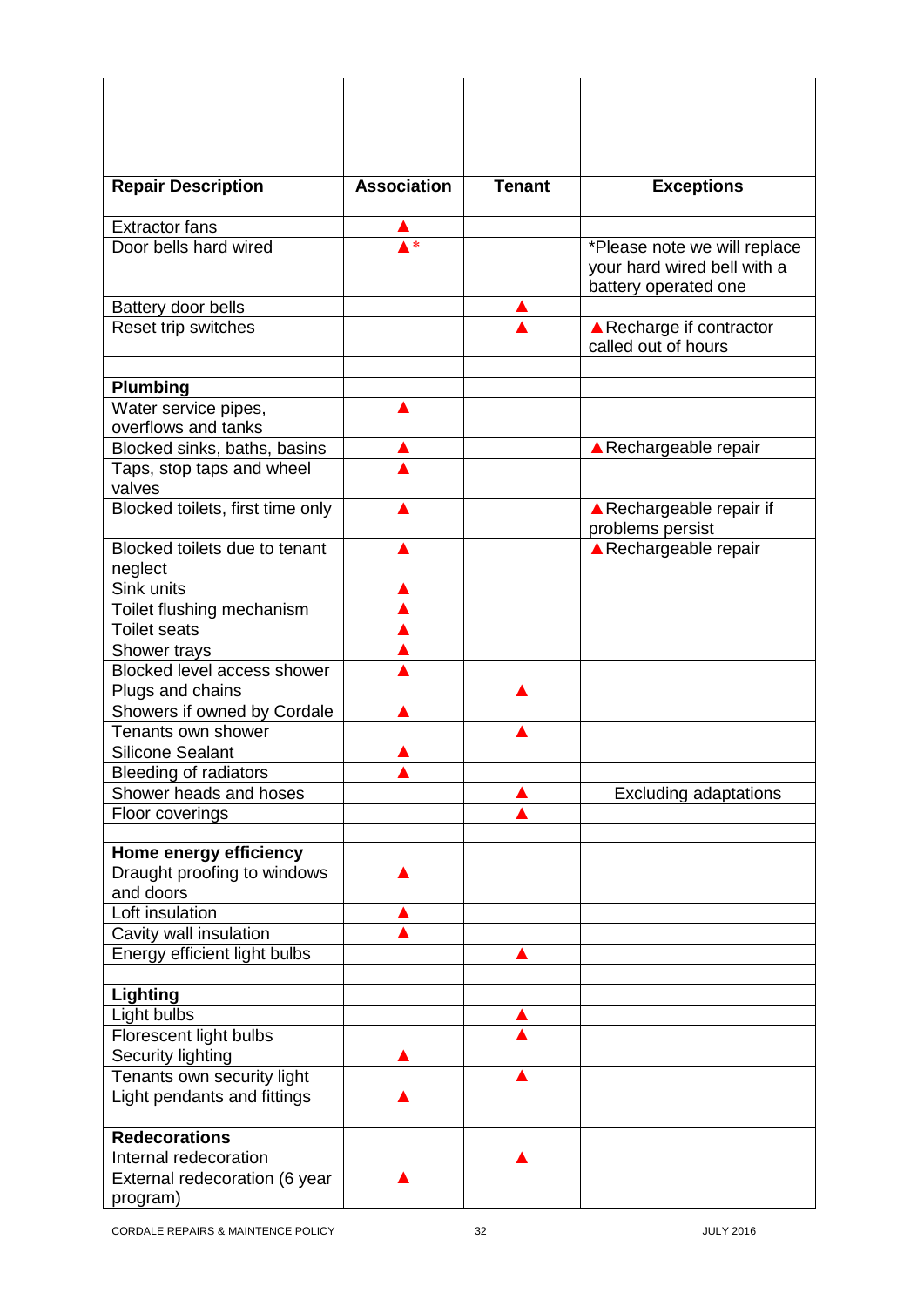| Glossing and staining   |  |  |
|-------------------------|--|--|
| Redecoration after fire |  |  |
| damage or flooding      |  |  |

 $\triangle$  Environmental Issues – this is the responsibility of your local Environmental Health Department and you may be charged for this service. Cordale will in exceptional cases assist with pest control issues in communal areas.

## ▲ **Tenant's responsibility exceptions: vulnerability**

Where a tenant indicates that they will have difficulty in carrying out tenant responsibility repair works themselves because of a disability or a physical or mental health impairment, Cordale will undertake the repair. This will be done only in exceptional circumstances and where the tenant has no other relatives who could reasonably be expected to undertake the work.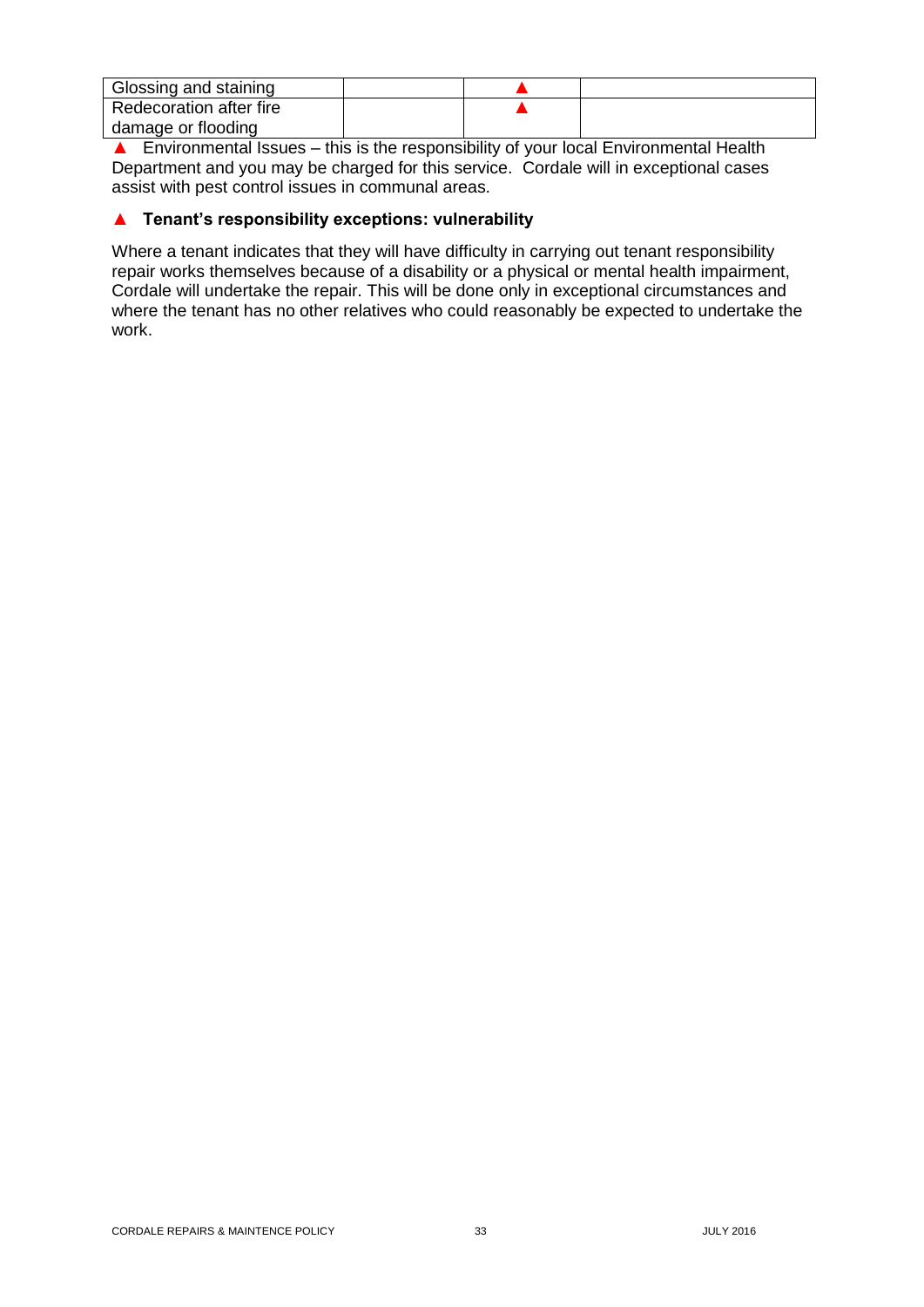

# **Appendix 5**

# **Code of Conduct for Operatives and Contractors**

- Contractors must arrange assets using details stated on the works order.
- Ask tenants or person present to sign works order to confirm attendance and works carried out.
- During your contracted hours, you must wear your full uniform, safety boots or shoes and ID card at all times and keep them as clean as possible.
- Arrive on time and park your van considerately in authorised areas/locations.
- If you encounter any unforeseen delays, you must notify the resident immediately to advise them on the situation.
- If you enter a resident's home and you have your personal mobile phone with you, this must also have an appropriate ring tone activated or be put on silent or vibrate.
- You must allow plenty of time for the resident to answer the door.
- If you are unable to gain access, you must leave a calling card asking the resident to re-arrange the appointment.
- Greet the resident politely, introduce yourself, explain the purpose of your visit and show your ID card clearly to them before entering their home. If the resident has any concerns invite them to contact Cordale Housing Association for verification.
- Be polite, helpful, courteous and above all, professional. Anger, rudeness and overfamiliarity (e.g. asking personal Questions) are not acceptable.
- If the resident is behaving inappropriately or being rude or aggressive, do not engage in any argument. Leave the property immediately and contact Cordale Housing Association.
- Offer to cover your shoes when entering a resident's home.
- Explain clearly to the resident what work you are going to do and discuss how this may affect them. On completion of the work, re-affirm what has been done.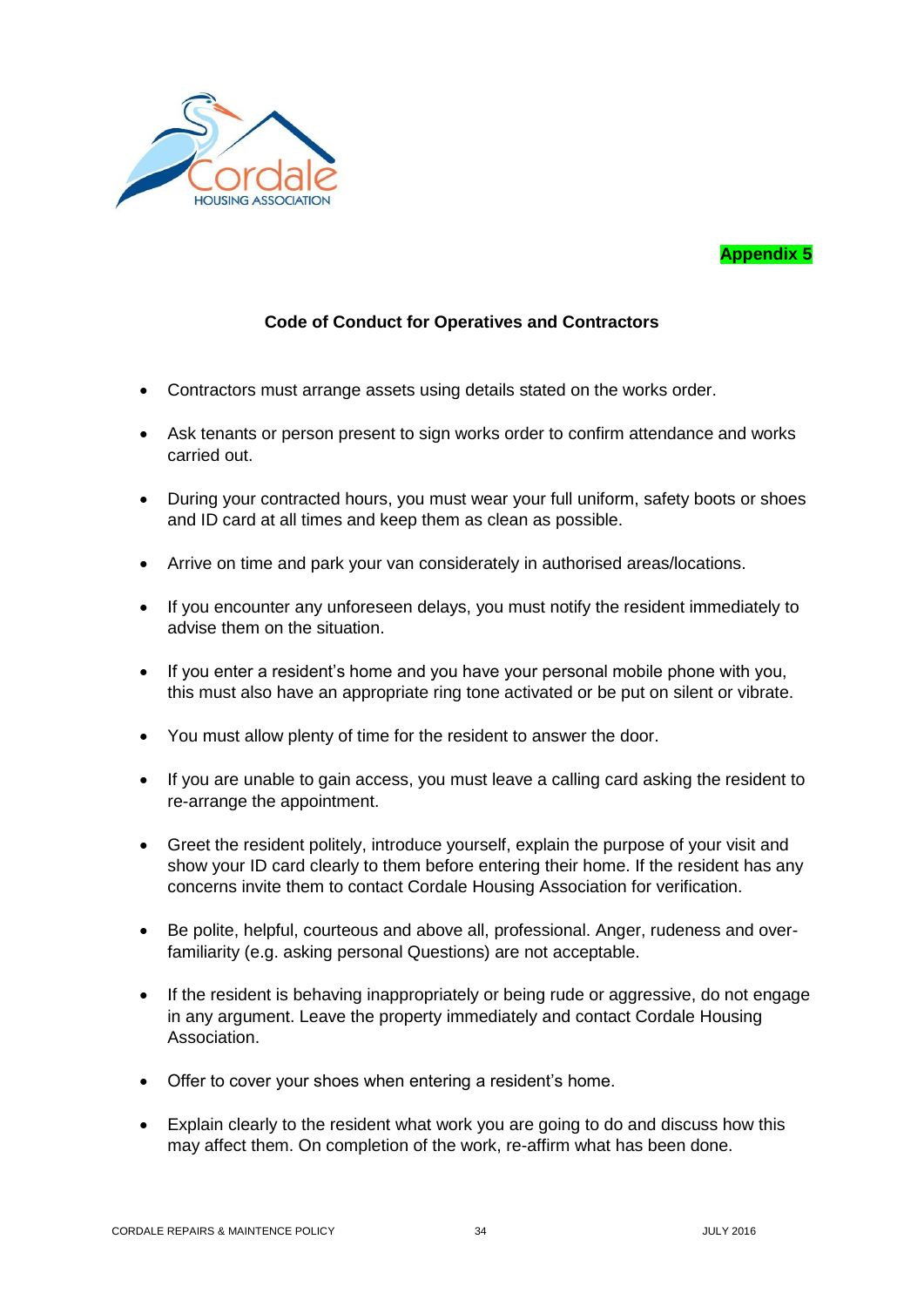- Where jobs cannot be completed at first visit, explain to the resident what will happen next, including clear steps and timescales where possible.
- Use and/or wear the correct necessary Personal Protective Equipment, as dictated by the work you are going to do.
- Take care of the resident's possessions, protecting them from damage, dust and paint etc. Furniture and carpets should be completely covered by dust sheets where appropriate.

#### **1. Conduct of Work**

It will be the Contractors responsibility to:-

- 1.1. Ensure that materials used are to be equal or equivalent type to those existing unless otherwise authorised by the maintenance officer.
- 1.2. Undertake to carry out work in a professional and workmanlike manner.
- 1.3. Comply with the Health & Safety at Work Act.
- Ensure that any furniture removed to carry out the work is returned to its original place. If breakable or valuable items are present, explain the potential risk and advise resident to move them to a safer place.

#### **2. Loss and Damage**

The contractor will be liable to the Tenant for any loss or damage caused to Tenants' property during the course of the works. Any such incidents must also be reported to maintenance staff immediately.

- Clear and remove all rubbish at the end of each working day and leave your work area in the condition that you found it.
- Offer to reset anything that has been disturbed whilst carrying out the work e.g. digital clock where the power has been turned off.
- Make good any damage to the fabric of the property caused by your work or, if applicable, arrange to have the damage made good through your Local maintenance Officer.
- Where applicable, make sure essential services are connected at the end of each day and/or as soon as you have completed the work.
- You must not enter a resident's home unless there is a responsible adult present.
- Be respectful of the fact that you are working in a resident's home. Do not smoke, play radios, or make or receive private telephone calls.
- Never accept the key(s) to a resident's home unless this has been formally agreed beforehand with the resident and your line manager.
- When working outside, you will take every step possible to avoid damaging flowers, trees and plants.